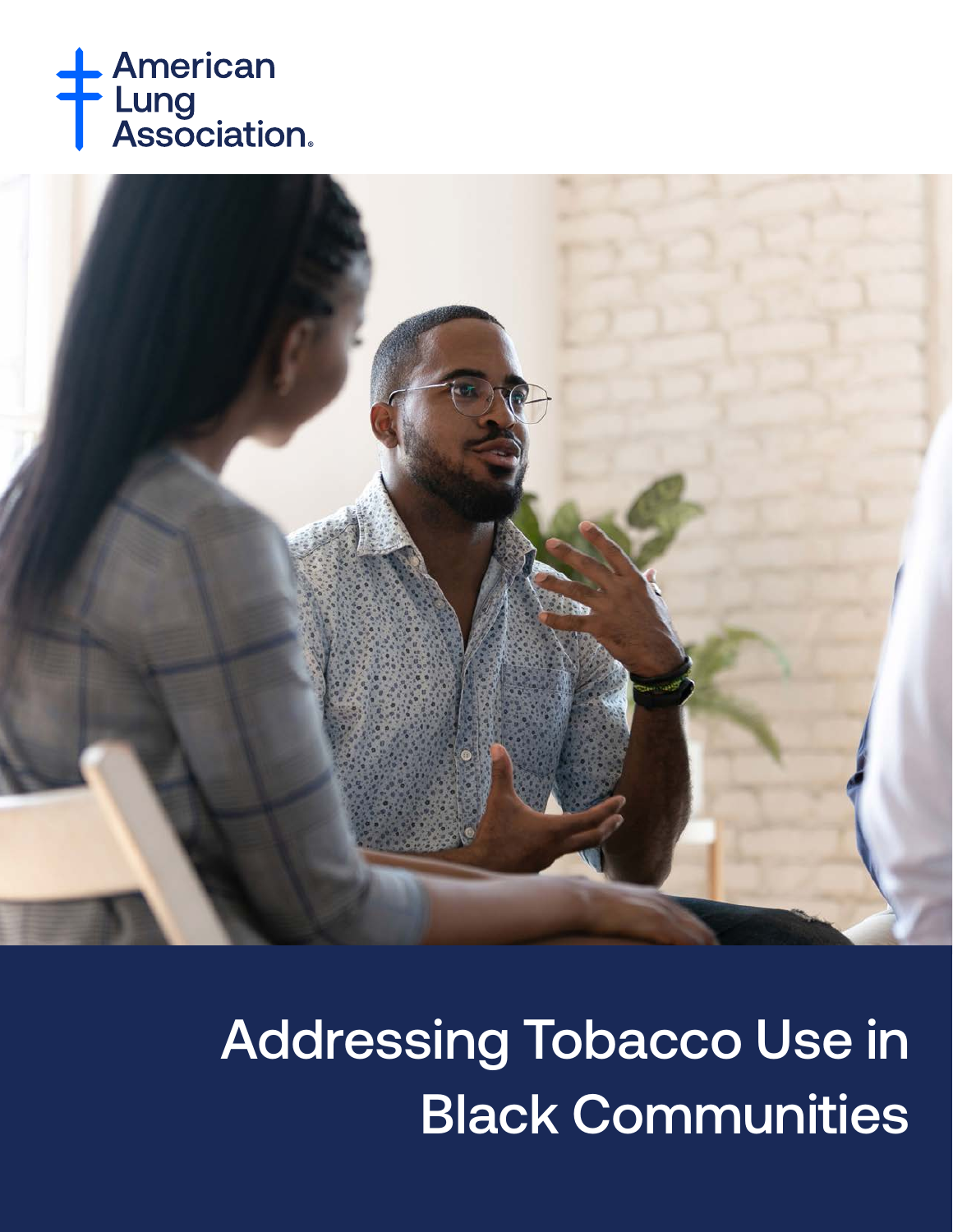# **Table of Contents**

| 16 |
|----|
|    |
|    |
|    |
|    |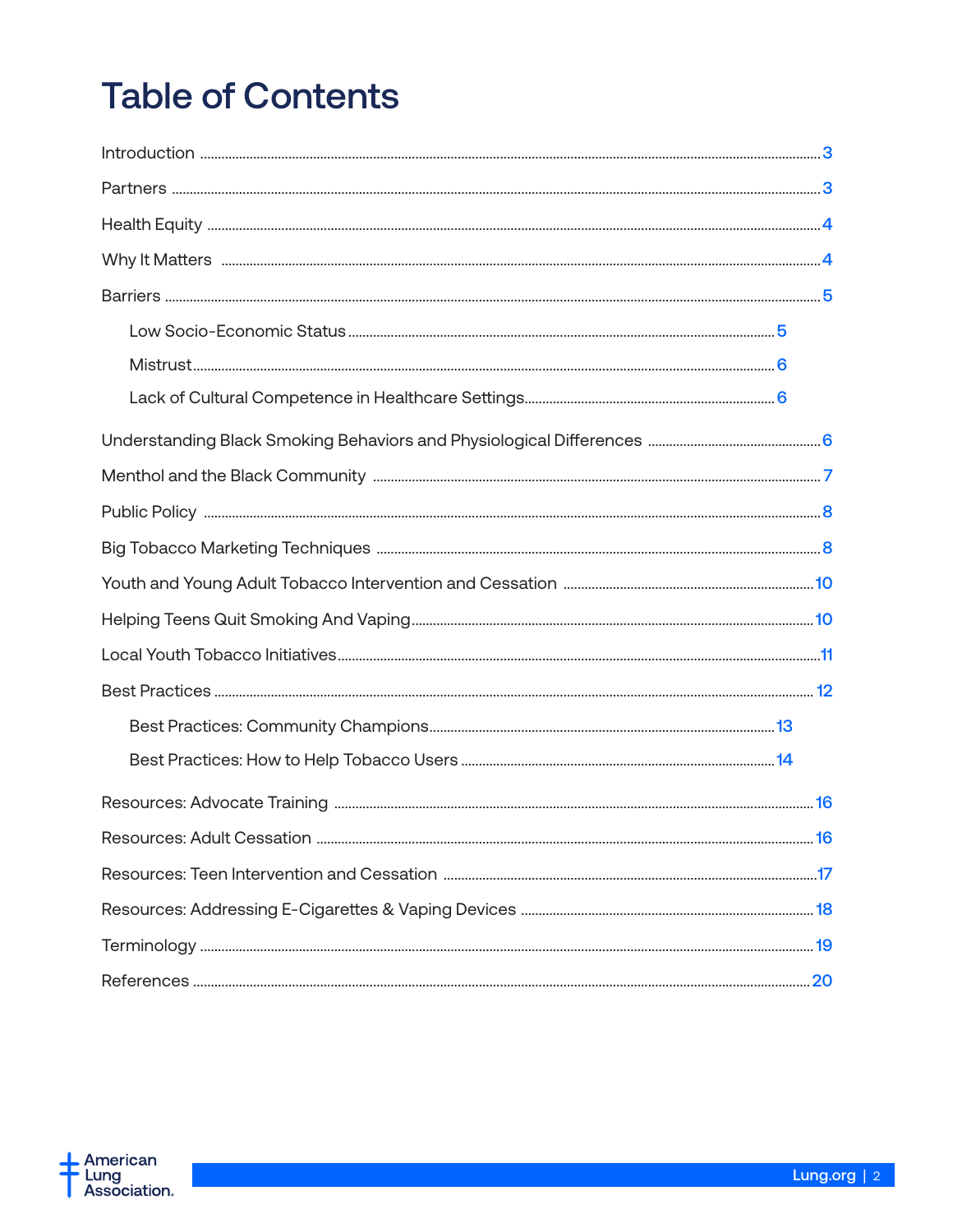## <span id="page-2-0"></span>Introduction



The American Lung Association is joining the 20+ year efforts of leading Black organizations including [The](https://centerforblackhealth.org/)  [Center for Black Health & Equity](https://centerforblackhealth.org/) and the [African American Tobacco Control Leadership Council \(AATCLC\)](https://www.savingblacklives.org/) to educate and build confidence among public health professionals and community-based individuals addressing tobacco disparities in the Black community. This information is being provided as another stepping stone in the work to dismantle racial injustices and health inequalities faced by the Black community concerning tobacco use. The following resources are by no means an end-all answer, but rather a jump start to information and initiatives that individuals or organizations can incorporate into their tobacco work to better serve Black communities.1

*"Very simply put, health equity is ensuring that everyone can live their best life…we're aiming to ensure that - just like the people who have the privilege to make sure that they're living their best life – the people who don't have those resources can have the same ability."* - Lauren Powell, MPA, Ph.D., President and CEO of The Equalist, LLC

### Partners

The American Lung Association thanks the following external national partnering organizations engaged in this project who provided subject matter expert review:

- [The Center for Black Health and Equity](https://centerforblackhealth.org/)
- [BlackDoctor.org](https://blackdoctor.org/)
- [Dr. Stanley Robertson, The Quit Doctor](https://stanleygrobertson.com/)
- [American Academy of Pediatrics](https://www.aap.org/)
- [Geographic Health Equity Alliance \(GHEA\)](https://www.geohealthequity.org/)
- [National Council for Mental Wellbeing](https://www.thenationalcouncil.org/)
- [National Behavioral Health Network](https://www.bhthechange.org/)
- **National I GBT Cancer Network**
- [Dr. Francisco Cartujano](https://www.linkedin.com/in/francisco-cartujano-barrera-md-9422ab1b7/)
- [Keres Consulting, Inc.](https://www.keresnm.com/)
- [National Native Network](https://keepitsacred.itcmi.org/)

*<sup>1</sup> Tobacco products as used in this guide refers to commercial tobacco products and not the traditional practices and use of tobacco practiced in many Native communities. The Lung Association recognizes that traditional and commercial tobacco are different in the way that they are planted and grown, harvested, prepared, and used. [https://keepitsacred.itcmi.org/tobacco-and-tradition/traditional-v-commercial/#:~:text=Traditional%20](https://keepitsacred.itcmi.org/tobacco-and-tradition/traditional-v-commercial/#:~:text=Traditional%20and%20commercial%20tobacco%20are,using%20traditional%20tobacco%20at%20all) [and%20commercial%20tobacco%20are,using%20traditional%20tobacco%20at%20all](https://keepitsacred.itcmi.org/tobacco-and-tradition/traditional-v-commercial/#:~:text=Traditional%20and%20commercial%20tobacco%20are,using%20traditional%20tobacco%20at%20all).*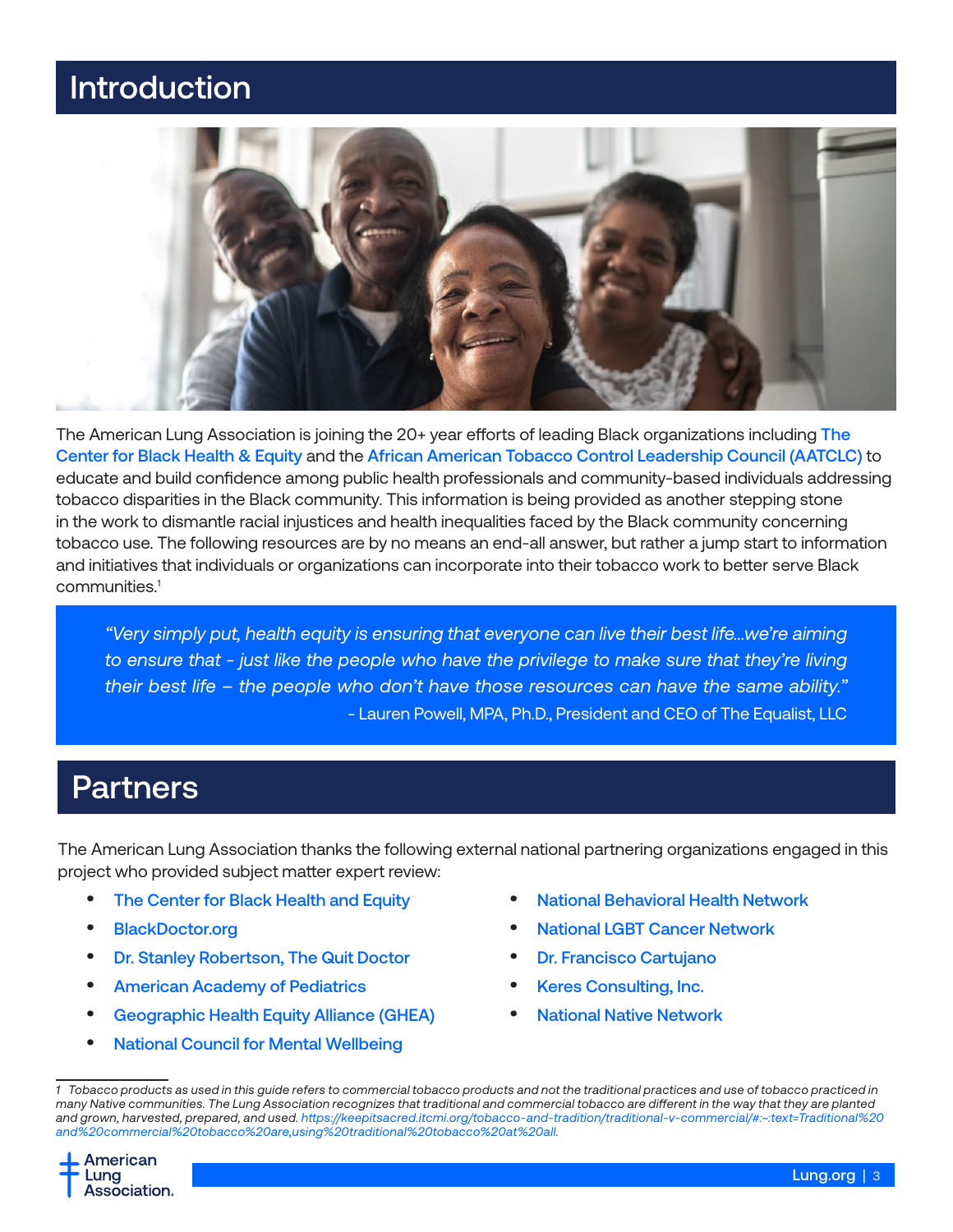## <span id="page-3-0"></span>Why It Matters

Addressing tobacco use in Black communities is important because 73% of Black individuals who smoke want to quit smoking; yet are typically less successful than other populations in their quit attempts possibly in part due to lack of access to culturally competent smoking cessation treatment and resources.<sup>i</sup>

Tobacco use is the leading cause of death and preventable disease in our country, but the pain and destruction it has inflicted is not equal among populations.<sup>ii</sup> Although smoking rates are similar for Black Americans 13.3% and white Americans 15.4% Black individuals smoke significantly fewer cigarettes per day than their white counterparts (98.2% and 13.1% respectively). iiiDespite this lower smoking intensity, Black people are more likely than white people to suffer from smoking-related diseases, including lung cancer, chronic obstructive pulmonary disease (COPD), and heart disease. In fact, tobacco use is a major contributor to the three leading causes of death among Black Americans – heart disease, cancer, and stroke – and causes 45,000 deaths of Black Americans every year. iv

These outcomes are not inherently related to race, but instead are the outcome of targeted marketing, societal inequities, and systemic racism. It is important to understand that health disparities are the result of many factors including access to care, genetics, poor quality of care, access to healthy foods, poverty, violence, environment, language barriers, and health behaviors. Social, economic, and environmental conditions all play a role in social determinants of health.<sup>v</sup>

For many decades, the tobacco industry has aggressively and relentlessly targeted Black Americans and other marginalized populations and particularly pushed menthol cigarettes upon Black communities. The tobacco industry flooded Black communities with advertising in their neighborhoods, special price promotions, advertisements in Black publications, and have financially supported Historically Black Colleges and Universities and other community-based events. For decades Big Tobacco has sold the lies that to be Black and smoke is beautiful, and that the tobacco industry supports Black communities. These lies have evolved into a huge health disparity concerning tobacco use among Black communities.

## Health Equity

Health equity is the opportunity for everyone to reach their full health potential, regardless of any socially determined circumstance. Despite decades of efforts to reduce and eliminate health disparities, they persist and in some cases, they are widening. Such disparities do not have a single cause. They are created and maintained through multiple, interconnected, and complex pathways.

American author and activist James Baldwin noted "Nothing can be changed until it is faced*."* In a time when structural and social inequities facing Black Americans are being brought to the forefront of social conscience, it can no longer be ignored that tobacco is a racial justice issue. To make health equity in tobacco control a priority it takes firm commitments to policy interventions to increase tobacco success for all people of the Black community and to create parity of health benefits. To learn more about how to incorporate best practices in Health Equity into your tobacco prevention and control program you can view the Centers for Disease Control ["Best Practices User Guide](https://www.cdc.gov/tobacco/stateandcommunity/best-practices-health-equity/pdfs/bp-health-equity.pdf)."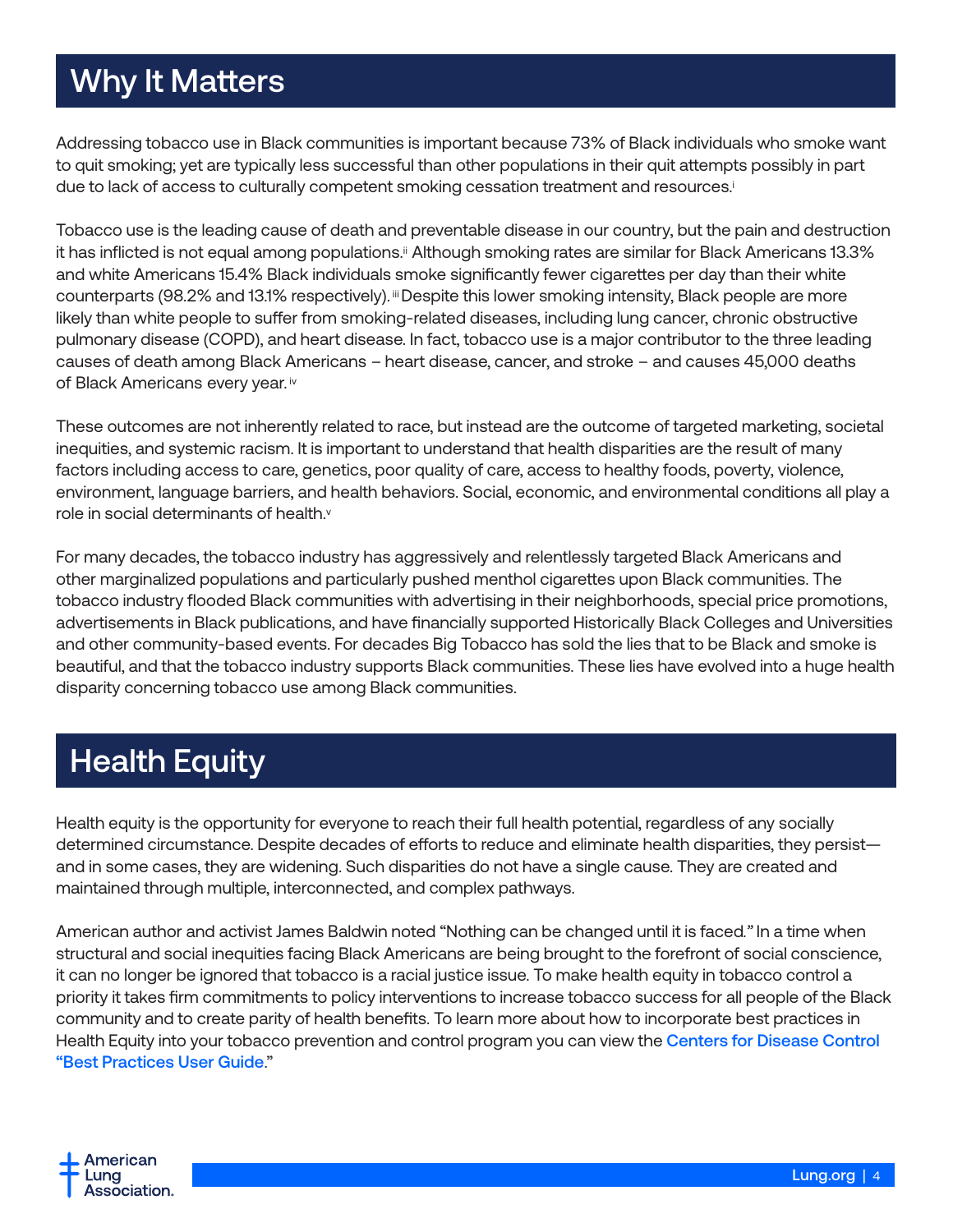## <span id="page-4-0"></span>**Barriers**

The U.S. has expanded laws and policies protecting people from tobacco since the first U.S. Surgeon General's report in 1964. There is less smoke in the air and there are fewer advertisements for harmful products as a result. But these protections, which most Americans now take for granted, are less likely to cover the places where people of color live, learn, work, and play. They are also less likely to cover rural areas. The FrameWorks Institute, in partnership with a working group composed of diverse community-based partners, identified the following drivers of tobacco product disparities:

- The tobacco industry pressures some groups with tailored marketing tactics;
- Some Americans are protected from secondhand smoke while others are not;
- Corporate marketers use flavors to entice specific groups to try tobacco products
- Access to treatment for tobacco-related health issues varies widely by population, geography, and other variables; and
- Discrimination increases stress, driving higher rates of tobacco use for some groups.vi

There are many commonalities to the drivers of health disparities and tobacco disparities. This reinforces the importance of considering the greater social forces that may be driving tobacco-product disparities among populations you wish to serve. Leading voices in tobacco control recognize that equity issues must be elevated, but with sensitivity. If not carefully worded, communications could inadvertently reinforce unproductive misconceptions and biases about the communities who are most affected by tobacco-related diseases. vii Each play a role in addressing tobacco disparities.

- 1. Public health interventions which focus on tobacco control *policies* can drive large-scale, populationlevel changes. These policies have the potential to influence and change social norms related to tobacco initiation, use, and secondhand smoke exposure.viii Examples include tobacco taxes, smokefree laws, and comprehensive cessation service availability.
- *2. Direct-service interventions* focus on individual behaviors. Examples include cessation programs that focus on target populations such as pregnant women, or different ethnic groups.

Black people suffer disproportionately from tobacco-related illness and have more difficulty quitting tobacco products than white individuals who smoke. Notable barriers to eliminating tobacco use among Black Americans are low socio-economic status, mistrust of government and organizational institutions, lack of cultural competence in healthcare settings and the ongoing presence of aggressive Big Tobacco marketing campaigns in Black communities.

### Low Socio-Economic Status

Despite significant economic progress over the past decades in the U.S., Black Americans experience far worse economic conditions than white Americans or the population as a whole. Individuals of lower socio-economic status—i.e., those who have lower levels of education, are unemployed or who live at, near, or below the U.S. federal poverty level—have higher rates of smoking than the general population.<sup>ix</sup> According to the Centers for Disease Control (CDC), for example, 20.4% of people making less than \$35,000 a year smoke compared to 6.2% of individuals making \$100,000 per year.x From 1967 to 2017, Black Americans had the lowest median household of any other racial group.<sup>xi</sup> Furthermore, nearly 19% of Black Americans live in poverty, the highest rate of any race.<sup>xii</sup> Low socio-economic status is a key social determinant of health that poses a significant challenge to tackling the tobacco use rate in the Black community.

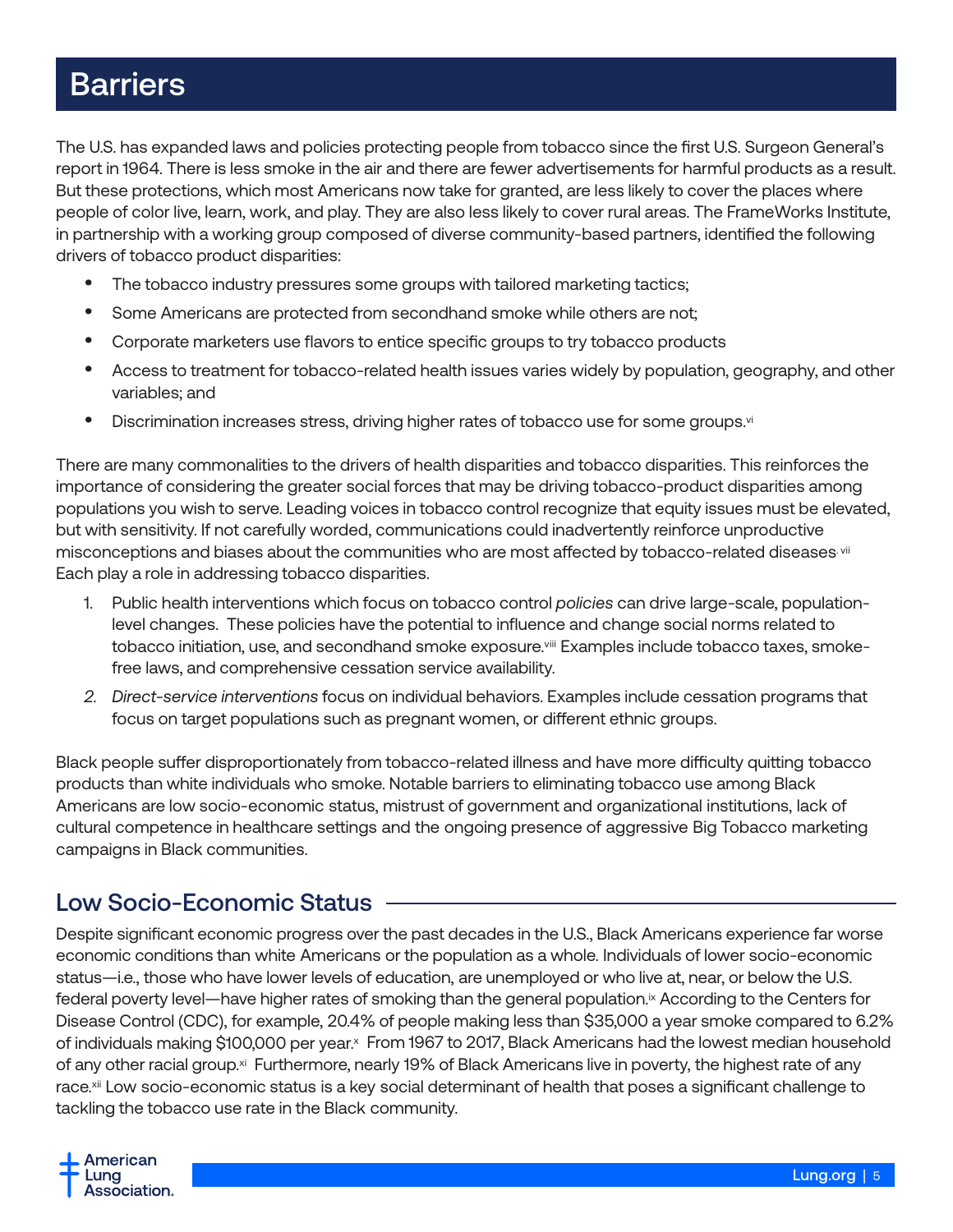<span id="page-5-0"></span>To review other tobacco trends such as race, age, location, etc. please visit our Cigarette Smoking [Comparisons and Disparities](https://www.lung.org/research/trends-in-lung-disease/tobacco-trends-brief/cigarette-smoking-comparisons) brief.

### Mistrust

Studies have shown that Black people report lower levels of trust in hospitals and healthcare providers than White people.xiii Mistrust can also reduce the likelihood that a patient will seek medical screenings or follow up with recommended treatments.<sup>xiv</sup> The [Tuskegee Syphilis Study](https://www.cdc.gov/tuskegee/timeline.htm) has been cited as a major cause of mistrust in the health care system; however, today Black Americans still experience differential treatment. One study found that half of medical students and residents held one or more false beliefs about supposed biological differences between Black and white patients, like the false belief Black patients have a higher tolerance for pain "because they have thicker skin."xv Other factors that reduce trust include the health care system often minimalizes "the physical and emotional tolls of exposure to police brutality; substandard housing and schools; polluted neighborhoods; or other parts of the daily experiences of some Black Americans."xvi

### Lack of Cultural Competence in Healthcare Settings

Cultural competence is defined as the ability of providers and organizations to effectively deliver healthcare services that meet the social, cultural, and linguistic needs of patients.xvii Oftentimes Black patients and other minorities are spoken to rather than talked with. xviii The lack of cultural competency and good communication can be directly linked to misdiagnoses, less empathy and acknowledgement of concerns, and overall poor health outcomes. One study shows that "there is considerable evidence that even well-intentioned whites who are not overtly biased and who do not believe that they are prejudiced typically demonstrate unconscious implicit negative attitudes and stereotypes."xix

Poor cultural competency is a failing of the healthcare system and not of patients. When providers recognize that each patient comes with a range of previous experiences with healthcare (some of them based in trauma), various literacy levels, language fluency, and cultural norms they can begin to engage equitably and respectfully with everyone who seeks care. Health systems and practitioners must recognize and respect the needs of a diverse population, promoting equity of access and patient safety.<sup>xx</sup> However, many other strategies must be undertaken, in addition with training and education to improve cultural competency to eliminate racial and ethnic disparities in healthcare.

## Understanding Black Smoking Behaviors and Physiological Differences

Researchers have examined behaviors common among Black Americans who smoke, potential physiological differences in metabolism of smoking constituents, cultural influences, and the impact of tobacco industry marketing to gain a better understanding. They found:

Characteristics/Behaviors common among Black Americans who smoke compared to white Americans:

- Begin smoking later in life
- Smoke fewer cigarettes per day
- Take fewer puffs per cigarette
- Tendency to inhale more deeply (most likely because of high menthol use)

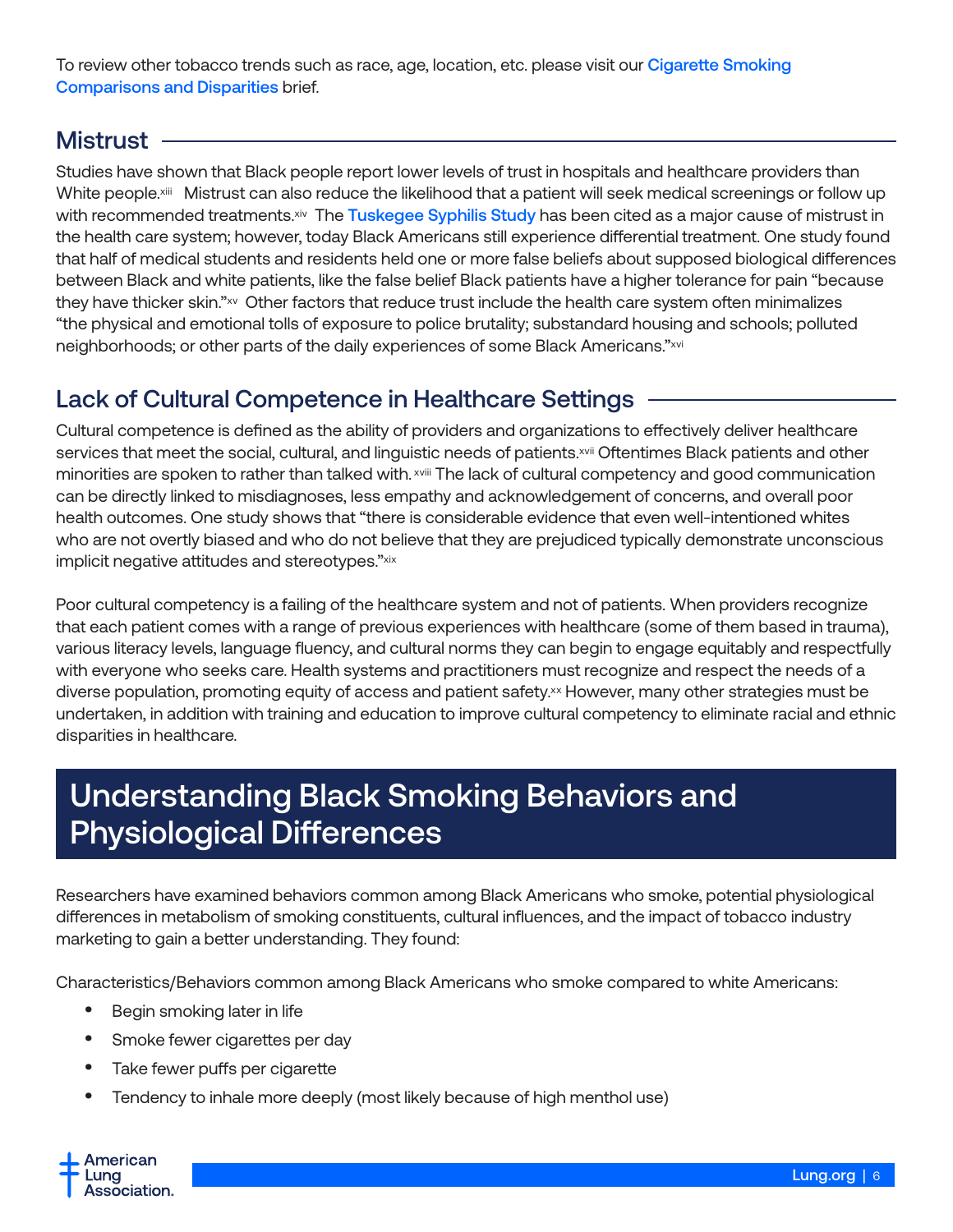- <span id="page-6-0"></span>• Highest cigarette use within 10 minutes of waking
- Lowest teen rates
- Report more quit attempts
- Lower cessation success
- Strong preference for high tar/nicotine and menthol cigarettes

Common metabolism characteristics of Black Americans who smoke:

- Slower rate of smoke metabolism
- More nicotine taken in per cigarette by Black individuals compared to white people
- Higher cotinine levels
- High carbon monoxide blood concentrations

Cultural influences:

- Cultural and social influences have been found to significantly affect smoking behaviors of Black individuals.
- Although there are several culturally different backgrounds within the Black Community many common social norms exist, including strong family bonds and communication, and a belief that smoking is socially unacceptable.
- In addition, spiritual beliefs and faith-based support have been shown to positively influence smoking related behaviors.
- Tobacco prevention cessation efforts among Black Americans have been enhanced by community outreach and faith-based programs.
- In addition to hosting tobacco cessation classes, churches have offered weekly support groups, spiritual counseling and disseminated educational information through church bulletin inserts.

## Menthol and the Black Community

Since the 1960s tobacco companies have used menthol as their "special" ingredient to "help its poison go down" more smoothly.xxi Menthol, a chemical naturally found in peppermint and other mint plants, reduces the harshness of cigarette smoke and the irritation from nicotine. In fact, it is thought that menthol helps the body absorb more harmful chemicals because the menthol makes it easier to inhale; therefore, creating a higher nicotine addiction and subsequently making quitting mentholated tobacco products harder to quit. Consequently, tobacco companies have relied on the soothing and cooling effects of menthol to keep and recruit new smokers, especially within the Black Community. Today more than 80% of all Black Americans who smoke use menthol cigarettes. xxii

In part due to high menthol use, racial and ethnic minorities, [particularly Black Americans](https://www.lung.org/our-initiatives/research/lung-health-disparities/lung-cancer-in-african-americans.html), bear a disproportionate burden of tobacco-related disease even though they smoke at lower rates than their white counterparts.

- 157,000 premature deaths and 1.5 million life years lost among Black Americans from 1980-2018. xxiii
- While the smoking rates are almost the same for Black men and White men, Black men have higher rates of smoking-attributable lung cancer.xxiv, xxvi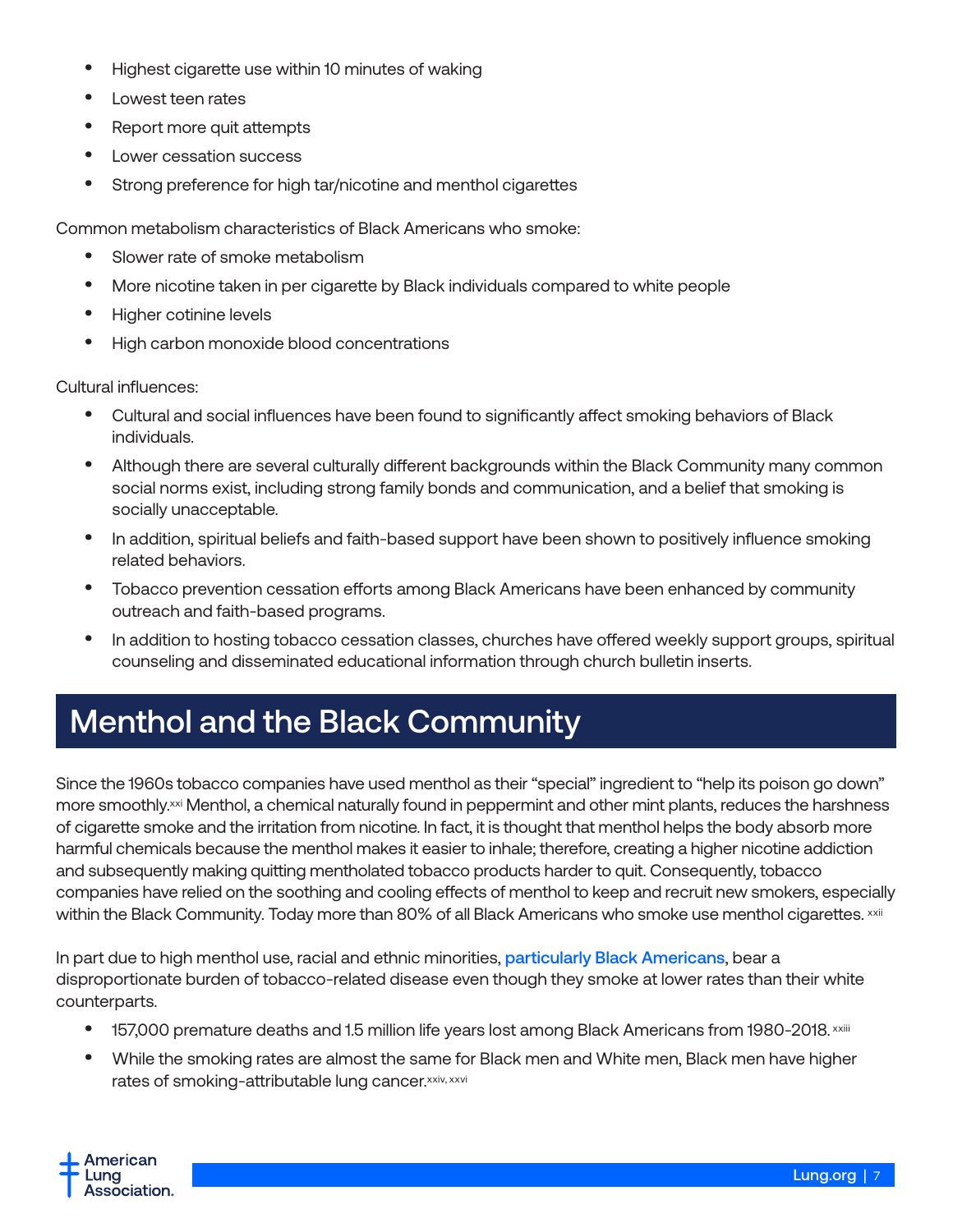- <span id="page-7-0"></span>• In addition to higher rates of lung cancer, Black Americans are more likely to die from lung cancer than any other racial/ethnic group.xxv
- [New research](https://www.nih.gov/news-events/news-releases/researchers-find-genetic-vulnerability-menthol-cigarette-use) suggests that a genetic variant found only in people of African descent significantly increases a smoker's preference for cigarettes containing menthol flavor additive. *xxvii* This may be an important factor that underlies the preference for menthol cigarettes among Black Americans.

To review other menthol related trends such as public policy and other high-risk groups please visit our ["What is Menthol](https://www.lung.org/quit-smoking/smoking-facts/health-effects/what-is-menthol)" brief.

## Public Policy

The American Lung Association recognizes that influencing public policy –legislation and regulation at all levels of government – is key to improving health equity, including among Black Americans. By advocating for public policies that seek to overturn or prevent the racist tactics of tobacco companies' individuals have the potential power to influence individuals or change group behaviors to improve health outcomes.

For example, the American Lung Association has long supported the removal of all menthol cigarettes from the marketplace. In April 2013, we along with our partners submitted a [formal citizen's petition](https://www.publichealthlawcenter.org/sites/default/files/resources/tclc-fdacitizenpetition-menthol-2013.pdf) to the FDA, requesting the prohibition of menthol as a characterizing flavor in cigarettes. While the tobacco industry and its allies allege that removing menthol cigarettes from the marketplace could increase unjust criminalizing of Black Americans, the Center for Black Health and Equity recognizes that "this is a tobacco industry argument that exploits the real issues of police brutality and mass incarceration. Excessive force and systemic racism are problems that must be addressed independently of public health measures." Research suggests in countries that have already ended the sale of menthol cigarettes (including Canada) that a prohibition would promote tobacco cessation among Black individuals who smoke. [We continue to speak out](https://www.lung.org/getmedia/0a9d6cc2-0db0-4dd0-a6d4-df6a2c841b15/ala-comments-fda-re-flavors-anprm.pdf.pdf) and advocate for the removal of menthol cigarettes from the market. To take action alongside the American Lung Association and share your voice, please visit our [advocacy page](https://www.lung.org/policy-advocacy/take-action).

Interested in your state's public policy concerning tobacco? Review the effectiveness of your state's tobacco control laws and policies in our annual [State of Tobacco Control](https://www.lung.org/research/sotc) report. The report serves as a blueprint for what state and federal leaders need to do to eliminate the death and disease caused by tobacco use.

## Big Tobacco Marketing Techniques

The major tobacco companies have relentlessly targeted Black Americans with their predatory marketing for decades.

### **How do tobacco companies target Black communities?**

• Tobacco companies have aggressively and strategically marketed tobacco products to appeal to racial and ethnic communities for decades. Black people are disproportionately exposed to cigarette advertisements, particularly for menthol brands. Researchers found that stores in predominantly Black neighborhoods were up to 10 times more likely to display tobacco ads then retailers in areas with fewer **Black residents.**xxviii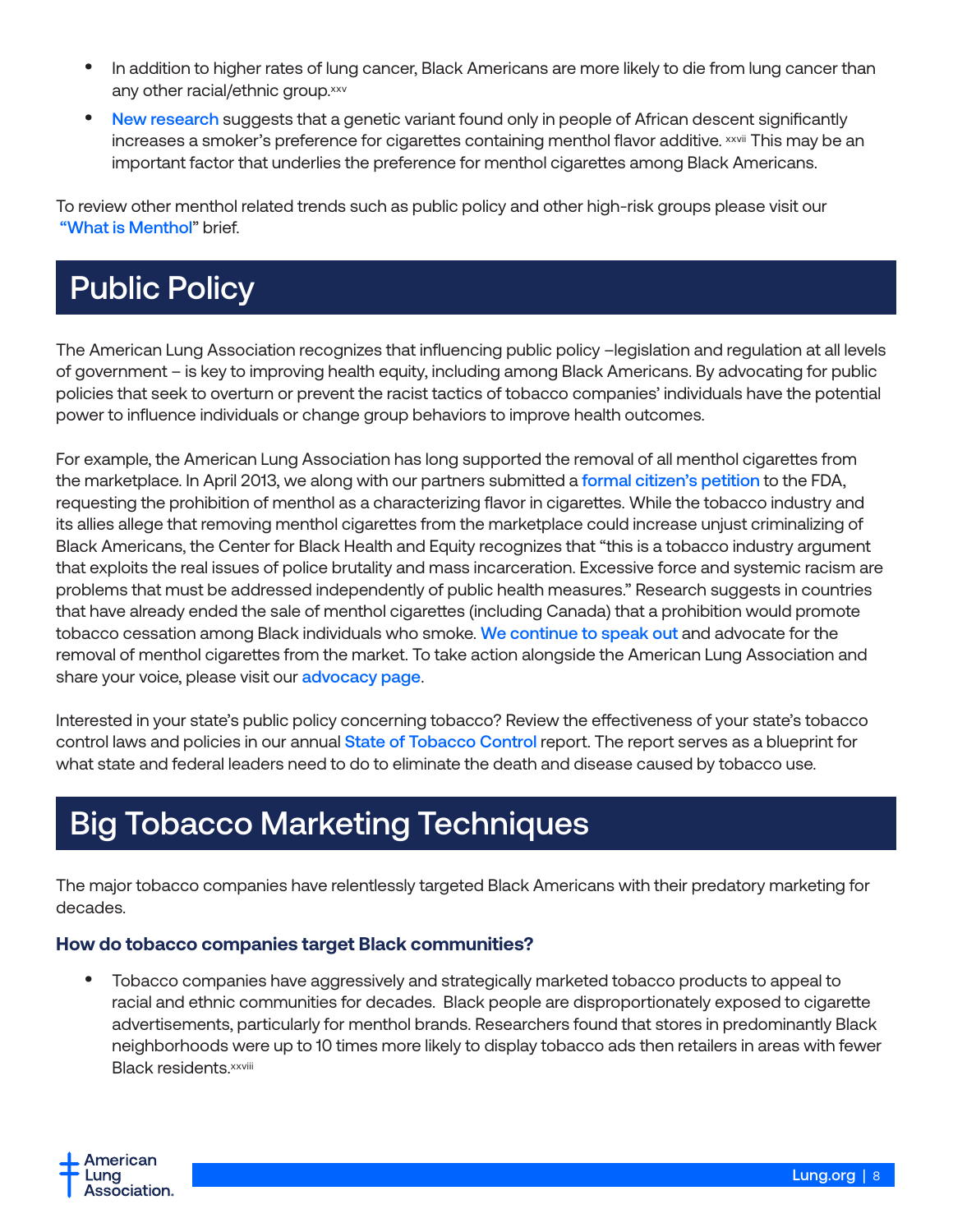- 2013 study findings illustrate that Black youth are better able to recognize menthol cigarette advertisements than peers of different ethnicities because of their over exposure to advertisements found in community stores. **xxix**
- Historically, tobacco companies have tailored their marketing to maintain a positive image in communities they target by financially supporting cultural events and making contributions



to historically Black educational institutions, elected officials, civic and community organizations, and scholarship programs. xxx

- Tobacco companies often use price promotions such as discounts and multi-pack coupons which are mostly utilized by Black Americans, other minority groups, women, and youth to increase sales.xxxi
- Over one in three (34%) LGB Black people use tobacco, which is 69% greater than the one in five (20.1%) of straight Black people who use tobacco. In addition, although tobacco use rates among heterosexual Black people are lower than heterosexual white people (20.1% vs 22.1%), they are higher among LGB Black individuals than LGB white people (34.0% vs 28.1%), suggesting a unique risk profile for the Black LGB community.

### **What do the major cigarette companies spend their advertising dollars on?**

- In 2020, four of the largest cigarette manufactures spent a total of \$7.84 billion—or more than \$213 million dollars a day to promote and advertise their products.xxxii
- The five largest smokeless tobacco manufactures spent \$67.1 million on advertising and promotion in 2020.xxxiii
- The largest single category of marketing and promotional expenditures in 2020 was price discounts paid to cigarette retailers to reduce the cost of cigarettes to the consumer. This category accounted for 67.4% (\$380.1 million) of expenditures.xxxiv The price of cigarettes has a very significant effect on youth smoking. Every 10 percent increase in the price of cigarettes reduces youth consumption by 7 percent.xxxv Price discounts and retail value-added promotions can negate the impact of state cigarette tax increases.

### **How does tobacco product advertising affect youth tobacco use?**

- Seven out of ten middle school and high school students report that they've seen e-cigarette ads. A 2014 study highlights that the more cigarette or vaping ads a teen sees the more likely they are to try smoking.xxxvi
- Non-Cigarette tobacco marketing is less regulated and may promote cigarette smoking among adolescents.xxxvii
- Among U.S. youth, 41% of 12–13-year-olds and 50% of older adolescents were receptive to at least one tobacco advertisement. Receptivity to advertising for each tobacco product was associated with increased susceptibility to cigarette smoking.xxxviii
- Many teens who try smoking do not stop. In fact, 9 out of 10 smokers began the habit by age 18, according to a U.S. Surgeon General [report](https://www.surgeongeneral.gov/library/reports/preventing-youth-tobacco-use/factsheet.html). xxxix
- One study found that cigarette ads may cause teens to feel like smoking would make them popular, sophisticated, attractive, or tough.xl

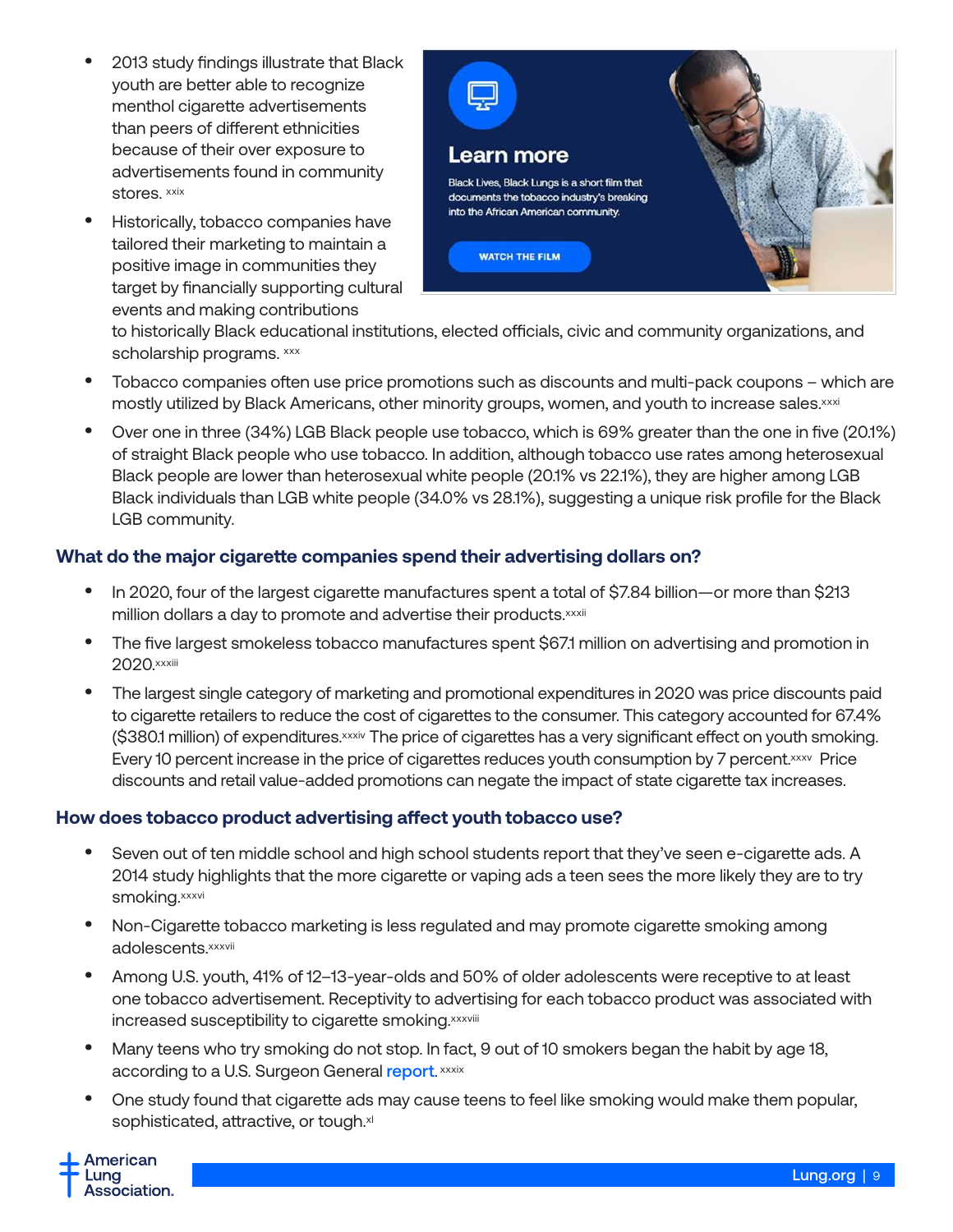## <span id="page-9-0"></span>Youth and Young Adult Tobacco Intervention **and Cessation**

Every day, almost 1,500 children under 18 years of age try their first cigarette, and more than 100 of them will become new, regular daily smokers.<sup>xii</sup> Half of them will ultimately die from their tobacco use.xlii

- People who start smoking at an early age are more likely to develop a severe addiction to nicotine than those who start at a later age. Of adolescents who have smoked at least 100 cigarettes in their lifetime, most of them report that they would like to quit but are not able to do so.<sup>xliii</sup>
- If current tobacco use patterns persist, an estimated 5.6 million of today's youth under age 18 eventually will die prematurely from a smoking-related disease.xliv

### **Key facts about how tobacco use affects Black youth and young adults**

- Despite beginning smoking later and fewer packs per day, Black menthol smokers successfully quit tobacco at a lower rate than non-menthol smoking Black Americans. xlv
	- $\circ$  Research suggests that if menthol cigarettes were removed nationally, 44.5% of Black American smokers would try to quit. xlvi
- Exposure to nicotine in adolescence creates measurable changes in brain chemistry and biology. Brain changes induced by nicotine exposure can make young people more susceptible to addiction to other substances.xlvii
- Black youth have the highest rate of cigar use. xlviii
	- $\circ$  A single cigar can contain as much nicotine as an entire pack of cigarettes.  $x$ lix
	- ⚪ For tobacco tax purposes, cigars are defined differently than cigarettes, which leads to state taxes on cigars being significantly less than on cigarettes in many states.
	- Research shows young people who vape are much more likely to become smokers.

## Helping Teens Quit Smoking And Vaping



Not On Tobacco<sup>®</sup> (N-O-T) is the American Lung Association's voluntary quit smoking program for teens ages 14 – 19. Over the 10-week program, participants learn to identify their reasons for smoking, healthy alternatives to tobacco use and people who will support them in their efforts to quit. [Learn more about N-O-T](https://www.lung.org/quit-smoking/helping-teens-quit/not-on-tobacco) and how you can become a facilitator today.

*"The program has provided me with a huge resource. I have real tools I can use. I feel prepared." —* N-O-T Facilitator

Additional Not On Tobacco promotional and educational information can be found in the [resource section](#page-17-0).

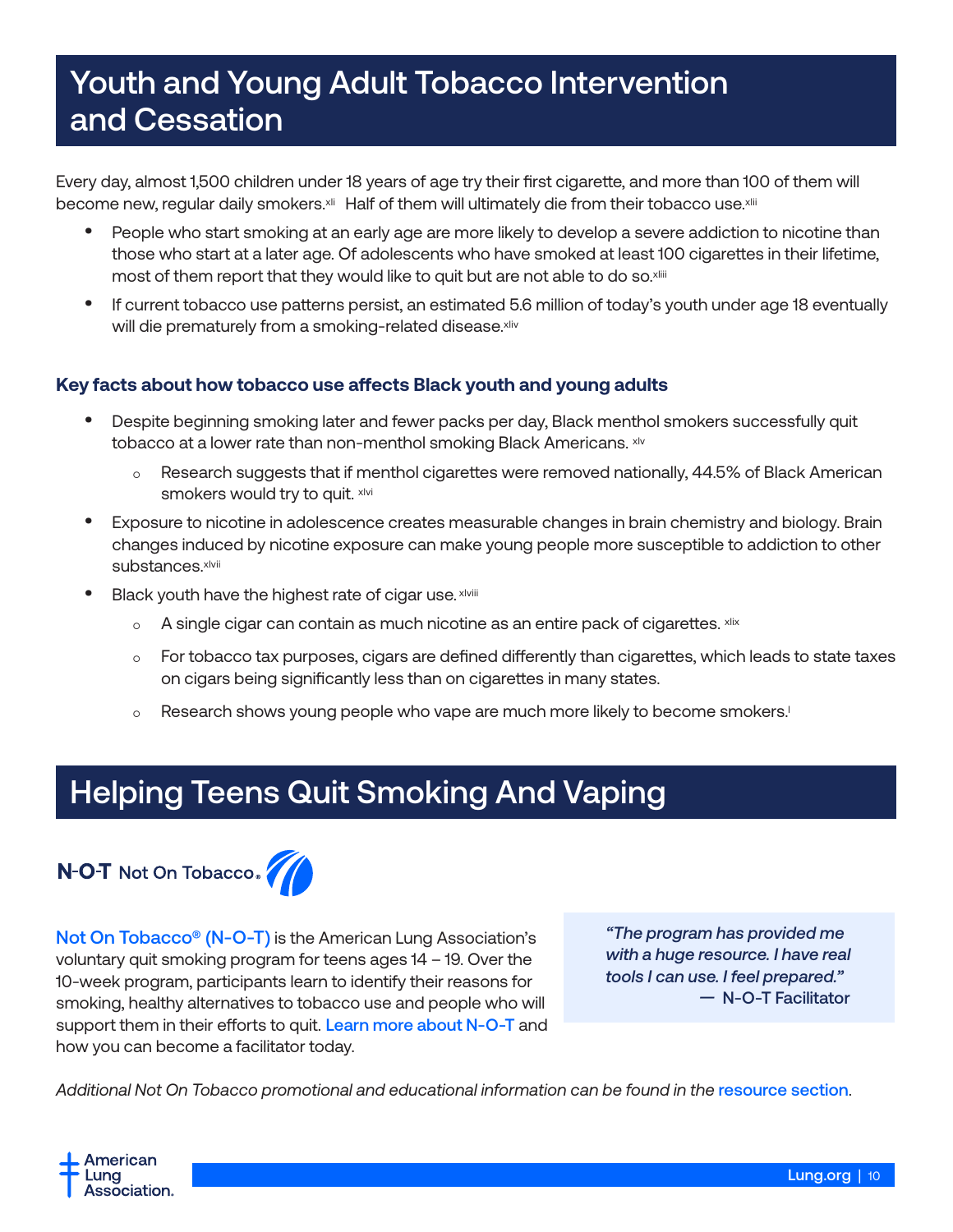<span id="page-10-0"></span>

[NOT For Me](https://notforme.org/) is a self-guided, online program that leverages the American Lung Association's evidence-based N-O-T Not On Tobacco® program to help teens break nicotine dependency, no matter what tobacco products they use. To register please visit our website **[NotForMe.org](http://NotForMe.org).** 

*Additional NOT for Me promotional information can be found in the* [resource section](#page-17-0)



The American Lung Association's Intervention for Nicotine Dependence: Education, Prevention, Tobacco and Health ([INDEPTH](https://www.lung.org/quit-smoking/helping-teens-quit/indepth)<sup>®</sup>) is an alternative for students who face suspension for violation of school tobacco, vaping, or nicotine use policies. Students participate in a series of interactive educational sessions administered by an adult facilitator in either a one-on-one or group format in a school or community-based setting. [Learn more about INDEPTH](https://www.lung.org/quit-smoking/helping-teens-quit/indepth)<sup>®</sup> and how you can start a program.



Additional INDEPTH promotional and educational information can be found in the [resource section](#page-17-0)

### Local Youth Tobacco Initiatives

Across the country, teens are gathering to keep their own communities' Tobacco-Free. These youth leaders are working to educate their peers about the dangers of nicotine and tobacco addiction. Contact your local American Lung Association office for information on youth leadership groups and other youth tobacco initiatives near you. Call 1-800-LUNGUSA.

A few notable organizations are:

[Kick Butts Generation \(KBG\)](http://kbgde.org/) — Delaware [Tobacco Resistance Unit \(TRU\)](https://truinpa.org/) — Pennsylvania [RAZE](https://www.razewv.com/) — West Virginia [FACT](https://factmovement.org/)— Wisconsin

#### **Get Your Head Out of the Cloud**

"Get Your Head Out of the Cloud" is a youth vaping awareness campaign from the American Lung Association and the Ad Council. To provide parents with a simple roadmap to addressing the dangers of vaping with their kids, "Get Your Head Out of the Cloud" has free educational resources including a conversation guide on our website, [TalkAboutVaping.org](https://www.lung.org/quit-smoking/helping-teens-quit/talk-about-vaping?utm_source=TalkAboutVaping.org&utm_medium=redirect&utm_campaign=AC_YVAP&utm_content=BRND_PSAC_EN_VanityURL).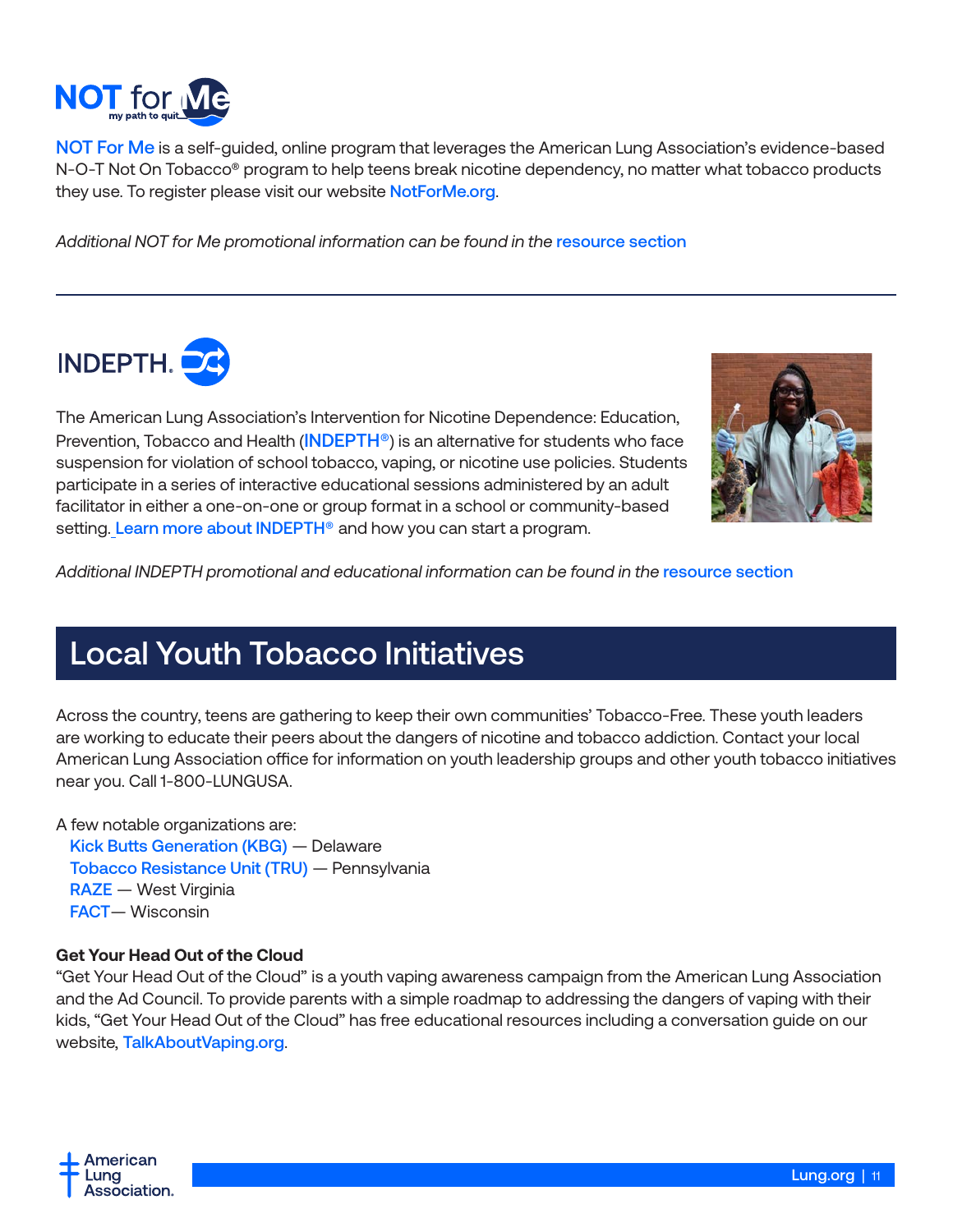## <span id="page-11-0"></span>Best Practices



Within the following section the American Lung Association has compiled designated community and evidence-based steps that dedicated health professionals and community leaders can adopt to move towards achieving health equity when planning, implementing, and enforcing tobacco control policies.

Working towards a more equitable future begins by actively practicing "authentic" allyship.<sup>[1]</sup> Real allyship is defined by you listening to the Black community, understanding how to support them, and requires real action.

Action steps:

- Ask educated questions and do your own research.
	- o **Don't** put the emotional weight on the Black community to teach you about the dimensions of racism. liii
	- ⚪ **Do** your own research.
- Confront your own prejudices and biases, even if it is uncomfortable to do so.
	- ⚪ Be ready to have difficult conversations.
- Ensure cultural competency in tobacco cessation programs and control planning.
- Distinguish the Black community as a priority population.
- Recognize community struggles. Listen to and amplify Black voices when it comes to serving the population. Meet people where they are at.
- "Speak up when you hear racist comments or jokes. Casual racism cannot be tolerated when working toward dismantling racism at large. Change begins at home and within your friendship circles." Iiv
- Share educational resources throughout your networks. Although it may not feel very powerful, sharing resources or making a post on social media keeps the conversation going, which can lead to change.<sup>[v</sup> Providers and community leaders looking to make "real change" can also adopt the following evidence-based recommendations for tobacco control policy and interventions:
	- Improve access to regular and affordable healthcare coverage, including coverage for Food and Drug Administration (FDA) approved cessation medications and ensure individuals utilize their coverage to access medical care.

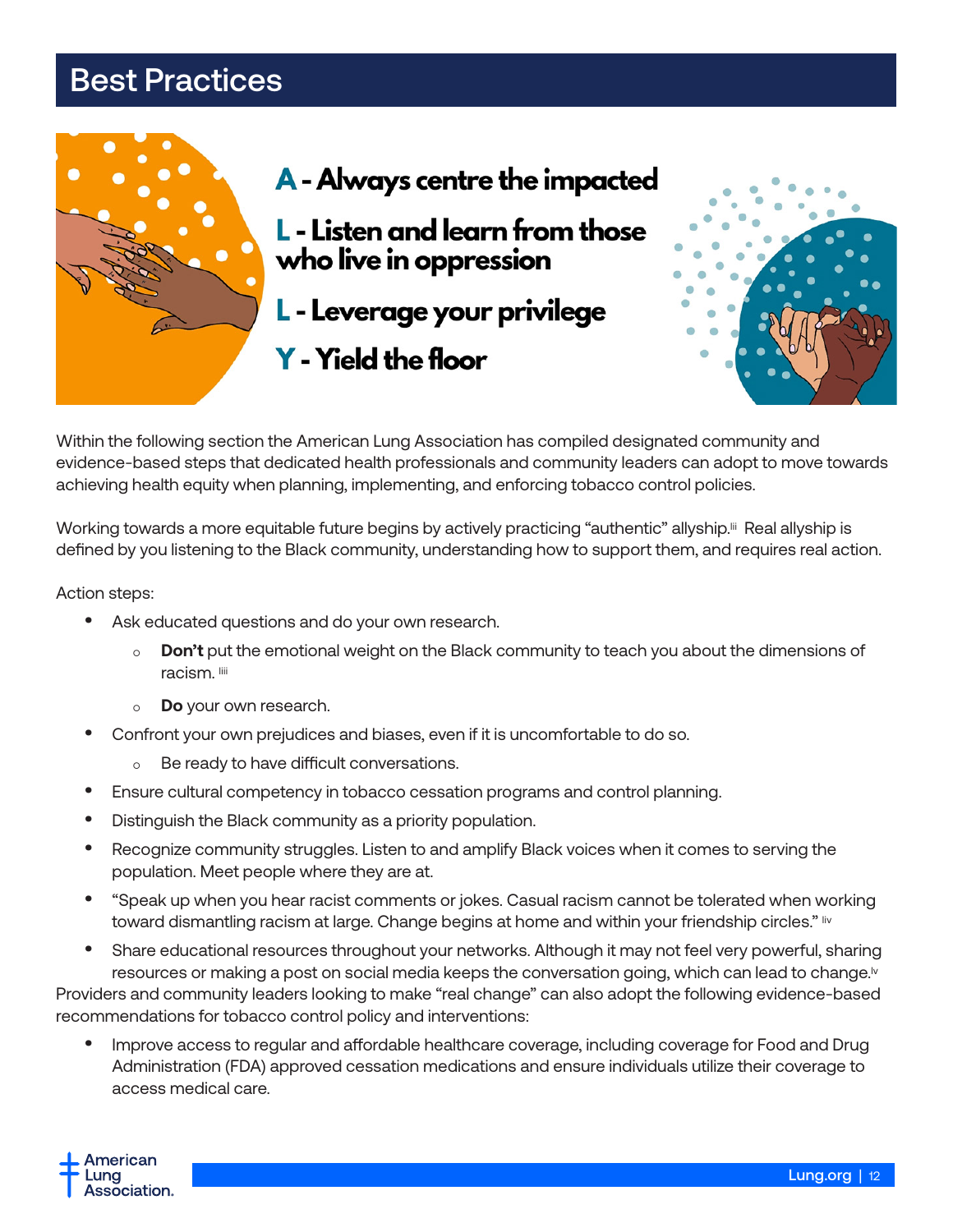- <span id="page-12-0"></span>• Educate health care providers about the importance of providing smoking cessation interventions for all Black Americans who smoke, including occasional smokers.
- Incorporate cultural values of extended family support and communication and faith-based support, as indicated.
- Utilize culturally competent resources and marketing materials (see resources section).
- Identify an evidence-based and proven-effective cessation program to offer within the community, such as [American Lung Association's Freedom From Smoking.](https://www.lung.org/quit-smoking/join-freedom-from-smoking)

### Best Practices: Community Champions

Community Champions are individuals or organizations whom with training and support, help improve the health and wellbeing of their families, communities, or workplaces. These individuals are from and represent the community that is being served. They inspire and empower people to engage in health promoting activities, create groups to meet local needs, and direct people to relevant support and services. Community Champions contribute in a variety of capacities ranging from relatively passive involvement, such as sharing information to more active participation which includes consultation or collaborating on programs. Research shows that champion-based approaches are relevant to successfully reducing health inequalities.

Community Champions are most likely to be effective when:

- Community Champions are reflective of the community they are serving.
- There is no 'one-size-fits-all' model for Community Champions. Different communities will have their own unique needs.
- In backgrounds where trust in the government is low, Champions can be invaluable to gaining support for prevention and control measures.
	- ⚪ Significant community engagement is required to build trust with local communities, dispel disinformation and ensure that interventions are appropriate to local individuals.
- Trust partners and give them autonomy to identify and facilitate culturally competent solutions.
- Provided with appropriate resources. Ensure that Community Champions have the correct level of support for the work you are asking of them.
- Emphasis should be on collaboration at every stage. Guarantee that the relationships between community and Champions are collaborative and not hierarchical.

Unintentional negative consequences and key challenges for Community Champions include:

- Potential exhaustion and stress as ongoing involvement can reduce energy levels as well as time and financial resources.
- Exclusion of disadvantaged and marginalized groups may occur if only traditional partners or community leaders are used to engage communities.
- Lack of financial or limited financial resources to support the aims of Community Champions.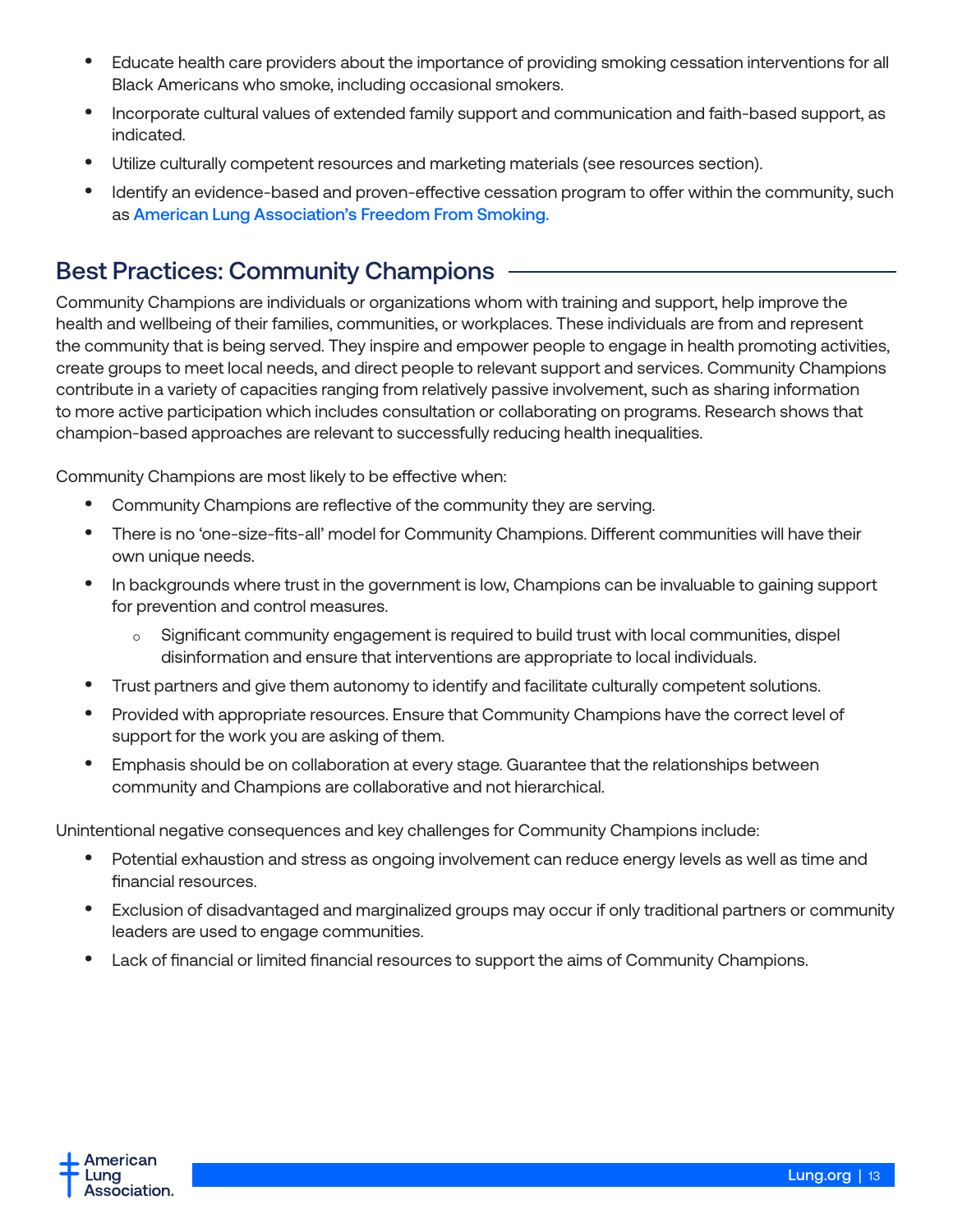### <span id="page-13-0"></span>Best Practices: How to Help Tobacco Users

### **Counseling Guidelines**

- Encourage clients who are even occasional smokers to enroll in a counseling program.
	- ⚪ To assess and indicate level of addiction, assess how quickly upon awakening tobacco is used rather than the number of cigarettes smoked per day.
	- o Provide education about the increased potential for addiction with even occasional or light smoking.
		- Review the benefits of counseling plus quit smoking medications to treat high level of nicotine dependence.
		- Review the importance of maintaining a high level of motivation throughout a quit attempt.
	- o Identify if the client smokes menthol or non-menthol cigarettes.
		- Provide education about smoking behaviors associated with smoking menthol cigarettes.
		- Encourage changes in smoking behaviors, such as not inhaling so deeply, trying nonmenthol cigarettes or different brands, delaying the first cigarette after awakening.
	- o Encourage clients to discuss their intentions to quit with family (including extended family members) and friends and ask for their support.
		- Identify if spiritual or religious beliefs are a source of support for clients.
		- Review that spiritual counseling through church may be beneficial during a quit attempt.
	- ⚪ Encourage the client to make an appointment with his/her health care provider to discuss use of quit smoking medication.
		- If a client does not have health insurance, provide resources for access to medical care.
		- Review the importance of medical screening for health conditions such as high blood pressure, heart disease.
		- Discuss options for purchasing nicotine replacement products at reduced cost, if indicated.
- Review marketing tactics of the tobacco industry to attract young adults.
	- o Highlighting direct impact tobacco use has on the Black community to further empower the quit attempt and provide cross-integration of health education, promotion, and messaging:
		- Black individuals have a harder time quitting because of aggressive, targeted marketing campaigns promoting mentholated tobacco products.
			- Sharing of the 15-minute short film on [Black Lives/Black Lungs](https://www.youtube.com/watch?v=Eeg5BNx--uQ) that investigates the tobacco industry's successful infiltration into the black community.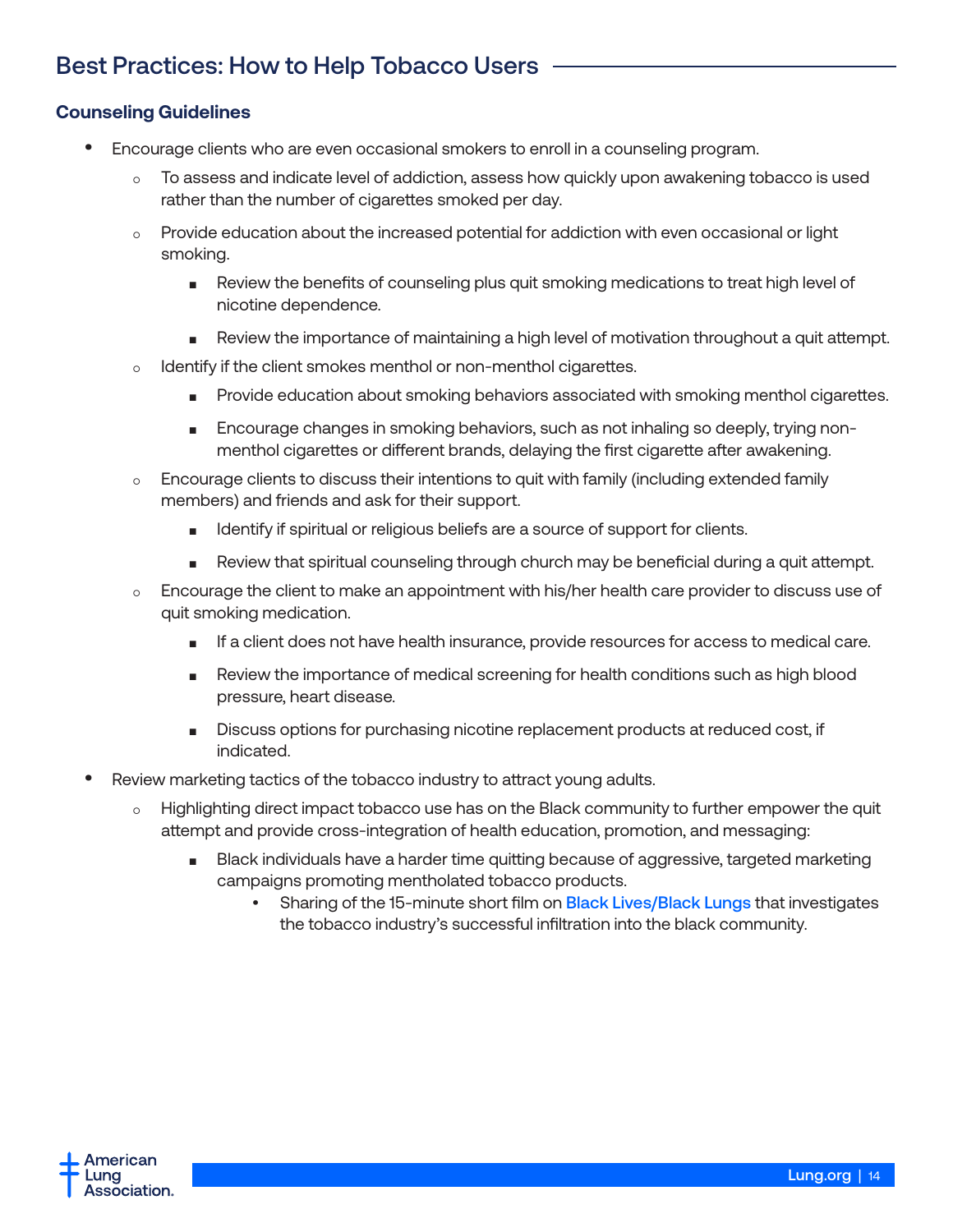### **Tips to Help Tobacco users:**

### **Tip #1: Utilize motivational interviewing to assist participants build commitment and reach a decision to change.**

- Ask permission to talk about their smoking habits.
- Ask open-ended questions like, "How do you feel about quitting smoking?"
- Help them understand their reasons for quitting.
- Be encouraging and empathetic. Stay away from judgement comments.

#### **Tip #2: Promote "disengagement" Don't use the word "quit."**

- Disengagement means you are doing something on purpose.
	- Encourage program participants to disengage and reengage into something else.

### **Tip #3: Don't encourage use of the term "I can't." Promote use of the term "I don't."**

- Advocate for change in mindset "I don't" versus "I can't"
	- ⚪ Example:
		- I can't eat the chocolate muffin
		- I don't eat the chocolate muffin (it's my choice)
- It is more empowering to use the term "I don't" or "I choose to"
	- o In a study, researchers found that
		- Women were more successful using "I can't" only 10% of the time
		- ◾ Women were more successful using "I don't" 90% of time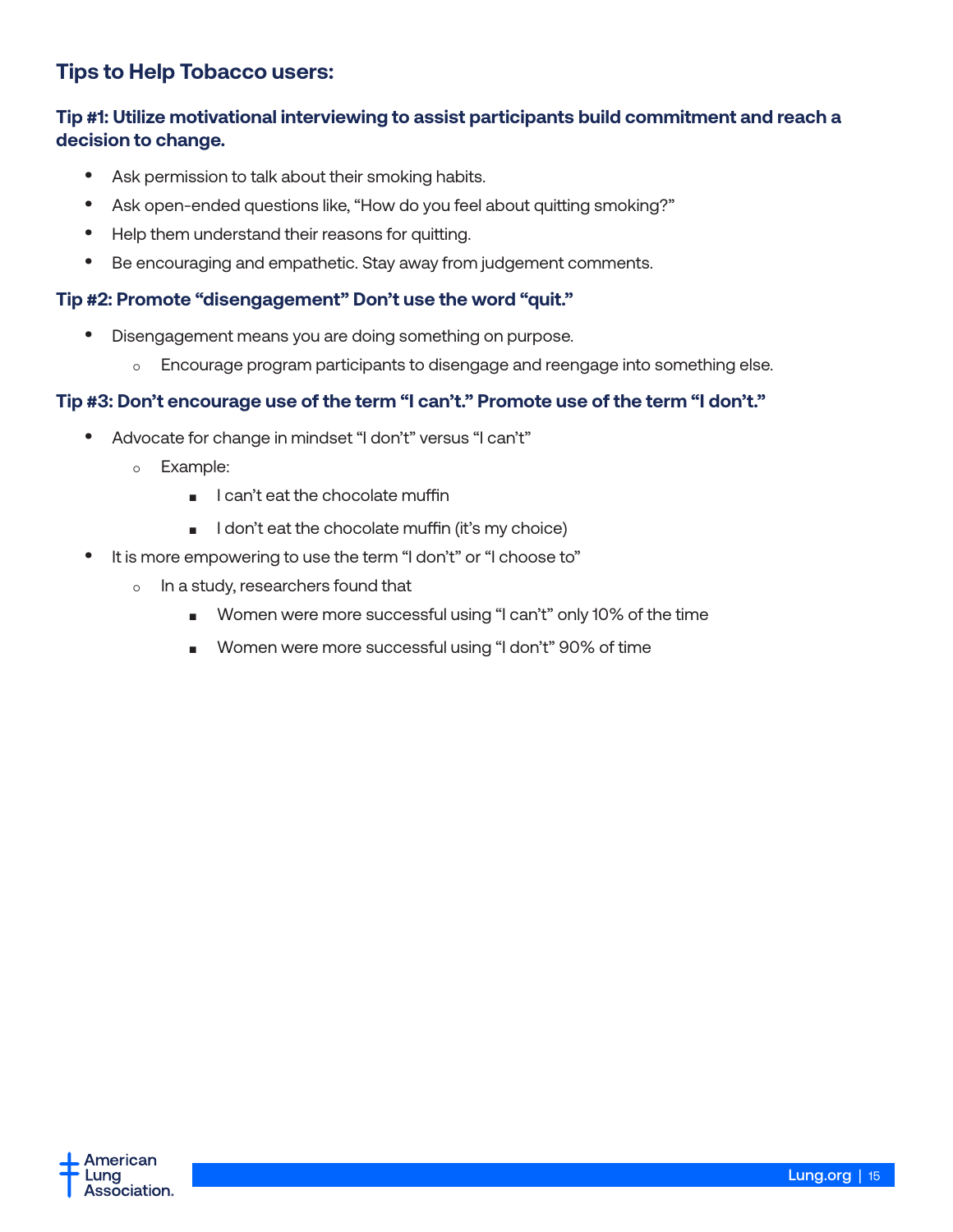## <span id="page-15-0"></span>Resources: Adult Cessation Training

#### Beginner: [Tobacco Basics](https://lung.training/courses/tobacco-basics.html)

The American Lung Association's Tobacco Basics is a free one-hour online course including five learning modules designed to lay the foundation in understanding the toll of tobacco use in the U.S.

#### Intermediate: [How to Help People Quit](https://lung.training/courses/how-to-help-people-quit.html)

The American Lung Association's How To Help People Quit training is a free, one-hour online course including four interactive learning modules designed to further enhance understanding of the Lung Association's core beliefs about tobacco cessation, as well as understanding behavior changes, interventions and treatment needed to help people quit for good.

#### Advanced: [Freedom From Smoking Facilitator Training](https://www.lung.org/quit-smoking/join-freedom-from-smoking/become-a-facilitator?state=&category=FFSFacilitatorTraining)

Those trained and certified as Freedom From Smoking® Facilitators will have the ability to provide tobacco users who are ready to quit with a strong proven-effective cessation program to end their addiction to nicotine and begin new tobacco free lives in a supportive group setting, led by a trained, certified facilitator. Since it was first introduced almost 40 years ago, the American Lung Association's Freedom From Smoking program has helped over one million Americans end their addiction to nicotine and begin new tobacco-free lives. Freedom From Smoking is based on proven addiction and behavior change models (including the Social Cognitive Theory, Transtheoretical Model and Motivational Interviewing). The program offers a structured, systematic approach to quitting, and its positive messaging emphasizes the benefits of better health.

#### Advanced: [Ask, Advise Refer to Quit Don't Switch](https://lung.training/courses/ask-advise-refer-to-quit-dont-switch.html)

The **no cost** Ask, Advise, Refer to Quit Don't Switch training is a training based on the CDC's Ask-Advise-Refer model and utilizes updated tools and strategies for conducting an effective brief tobacco intervention with patients identified as tobacco users, including e-cigarettes. This one-hour, on-demand online course seeks to target healthcare professionals who may have direct contact and may initiate a brief tobacco intervention.

### Resources: Adult Cessation

Culturally appropriate American Lung Association strategic tobacco cessation marketing materials can be found here:

- [Quit Smoking Ad](https://drive.google.com/file/d/1XzEhzT8DItaNxyAMM6PcNPBDUhlAGna8/view?usp=sharing)
- [American Lung Association Health Benefits to Quitting Flyer](https://drive.google.com/file/d/1qHA2N7uOJdIRxXXBznAoQ6RLF9rO-KCd/view?usp=sharing)
- [Tobacco Programs Postcard](https://drive.google.com/file/d/1fD_FphhQzgPtAiDdSDQ1N1Bvfuy9MkOs/view?usp=sharing)
- [American Lung Association Hookah One-](https://drive.google.com/file/d/1a89lS1HrbxhRm4dMEiIBlT5-Z34BJiiT/view?usp=sharing)Pager
- [FFS 728 x90 Web Banner Ad](https://drive.google.com/file/d/1LmYcLaanVVEpIn8-v8ROKBbIiQ6UNg1i/view?usp=sharing)
- [FFS 300x250 Web Ad](https://drive.google.com/file/d/1SHZ-BPtq8aQzWLVSH06NRkT2mLM9uQBo/view?usp=sharing)
- [FFS Secondhand Smoke One-Pager](https://drive.google.com/file/d/1hRyVcef4gyP5eqRPLSYS77haVlj0i9I_/view?usp=sharing)
- [FFS Thirdhand Smoke One-Pager](https://drive.google.com/file/d/1SdILb2DzeedfMNbqU6qCCpTLdZ3hLH02/view?usp=sharing)
- [American Lung Association Covid and Tob](https://drive.google.com/file/d/1uUJk5eSafdWEGpnfq_EBSfeOWp85Ea4E/view?usp=sharing)acco
- [Center For Black Health Tobacco Resource Guide](https://centerforblackhealth.org/tobacco-resources/)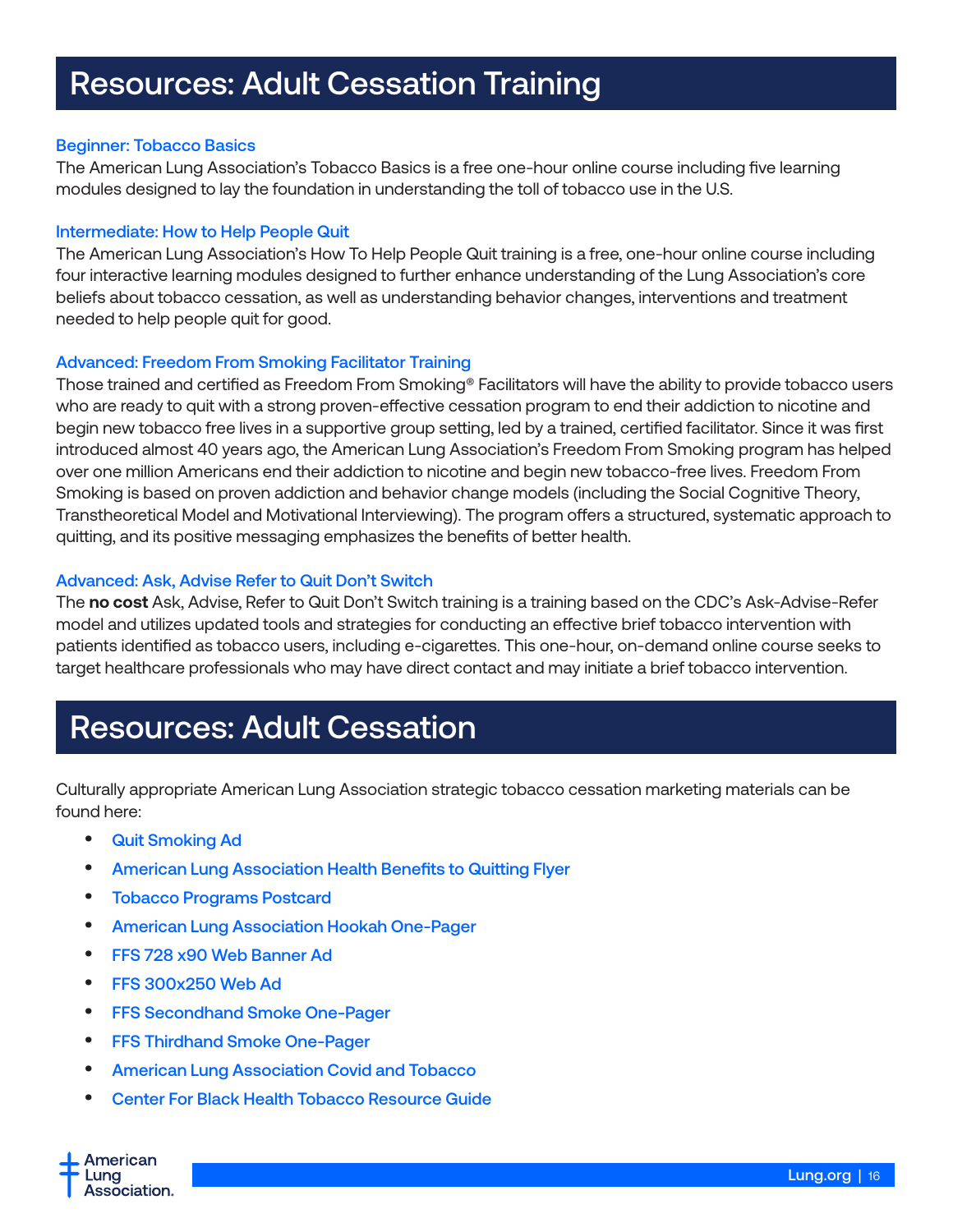#### <span id="page-16-0"></span>**Media Videos**

- [Black Lives, Black Lungs {Video}](https://www.youtube.com/watch?v=Eeg5BNx--uQ)
- [Smoker's Lungs vs Healthy Lungs](https://www.youtube.com/watch?v=69R0E_Rg_mQ)
- [Pathways to Freedom](https://youtu.be/Ut5yRoJ5tKo)

### **Data, Fact Sheets, and Educational Tools**

- [Tobacco Free Kids: Tobacco use Among African Americans Data](https://www.tobaccofreekids.org/assets/factsheets/0006.pdf)
- [American Lung Association's Tobacco Use in Racial and Ethnic Populations](http://www.lung.org/stop-smoking/smoking-facts/tobacco-use-racial-and-ethnic.html)
- [CDC Webpage: African Americans and Tobacco Use in Racial and Ethnic Populations](https://www.cdc.gov/tobacco/disparities/african-americans/index.htm)
- [CDC Fact Sheet: African Americans](https://www.cdc.gov/tobacco/campaign/tips/groups/african-american.html)
- [Cigarette Smoking Among Low-Income African Americans: A Serious Public Health Problem](https://www.ncbi.nlm.nih.gov/pmc/articles/PMC1817892/)
- [Truth Initiative Tobacco Use in the African American Community Factsheet](https://truthinitiative.org/research-resources/targeted-communities/tobacco-use-african-american-community)
- [Pathways to Freedom: A culturally competent evidenced based tobacco cessation program](https://www.cdc.gov/tobacco/quit_smoking/how_to_quit/pathways/pdfs/pathways.pdf)  [specifically designed to serve Black Americans](https://www.cdc.gov/tobacco/quit_smoking/how_to_quit/pathways/pdfs/pathways.pdf).

## Resources: Teen Intervention and Cessation

Culturally tailored American Lung Association teen intervention and cessation marketing materials can be found here.

- **INDEPTH® Materials**
	- o **[INDEPTH One-Pager](https://drive.google.com/file/d/1SpHElna_k28QYU7UMo580isR3sU8pi4p/view?usp=sharing)**
	- ⚪ [INDEPTH 728x90 Ad](https://drive.google.com/file/d/1j0xEl8E8KQSFVr4qw2xBzOzqF-50WdmN/view?usp=sharing)
	- ⚪ [INDEPTH 300x250 Ad](https://drive.google.com/file/d/17hRUAvgSgPM4DeOXTV23FXjucX8sm-Zw/view?usp=sharing)
	- ⚪ [INDEPTH postcard](https://drive.google.com/file/d/1p6Jf6Zwv-X8OWxrwUm1SGFYWmph0WpSK/view?usp=sharing)
	- ⚪ [INDEPTH rack card](https://drive.google.com/file/d/1m9FFE00pnS0pYJmodheoYZLrBqBjjmEJ/view?usp=sharing)
- **NOT® Materials**
	- ⚪ [NOT One-Pager](https://drive.google.com/file/d/1JrP3SuiSI_Cc389CqNw8H7Z50I0UeWu8/view?usp=sharing)
	- ⚪ [NOT Trifold](https://drive.google.com/file/d/1VSXzKIRqUU4vpYqhOtj-rx3syhUAZ52n/view?usp=sharing)
- **NOT for Me Materials**
	- ⚪ [NOT for Me postcard](https://drive.google.com/file/d/1fTM_Ai-CideO2Bu8VG4aiurhGzdCQ8ub/view?usp=sharing)
	- o [NOT for Me rack card](https://drive.google.com/file/d/1ARChoa8jD677qWxkpTS_D5jOZsdDiDlX/view?usp=sharing)
- **General**
	- ⚪ [Teen Education One-Pager](https://drive.google.com/file/d/1dcJDd8ILfNIA_bMT6CHa4XVGHEzrqQcB/view?usp=sharing)
	- ⚪ [Teen Cessation one-pager](https://drive.google.com/file/d/14WCzTKMEb-6cbvzZ9tbJo43qzdEk1vJW/view?usp=sharing)

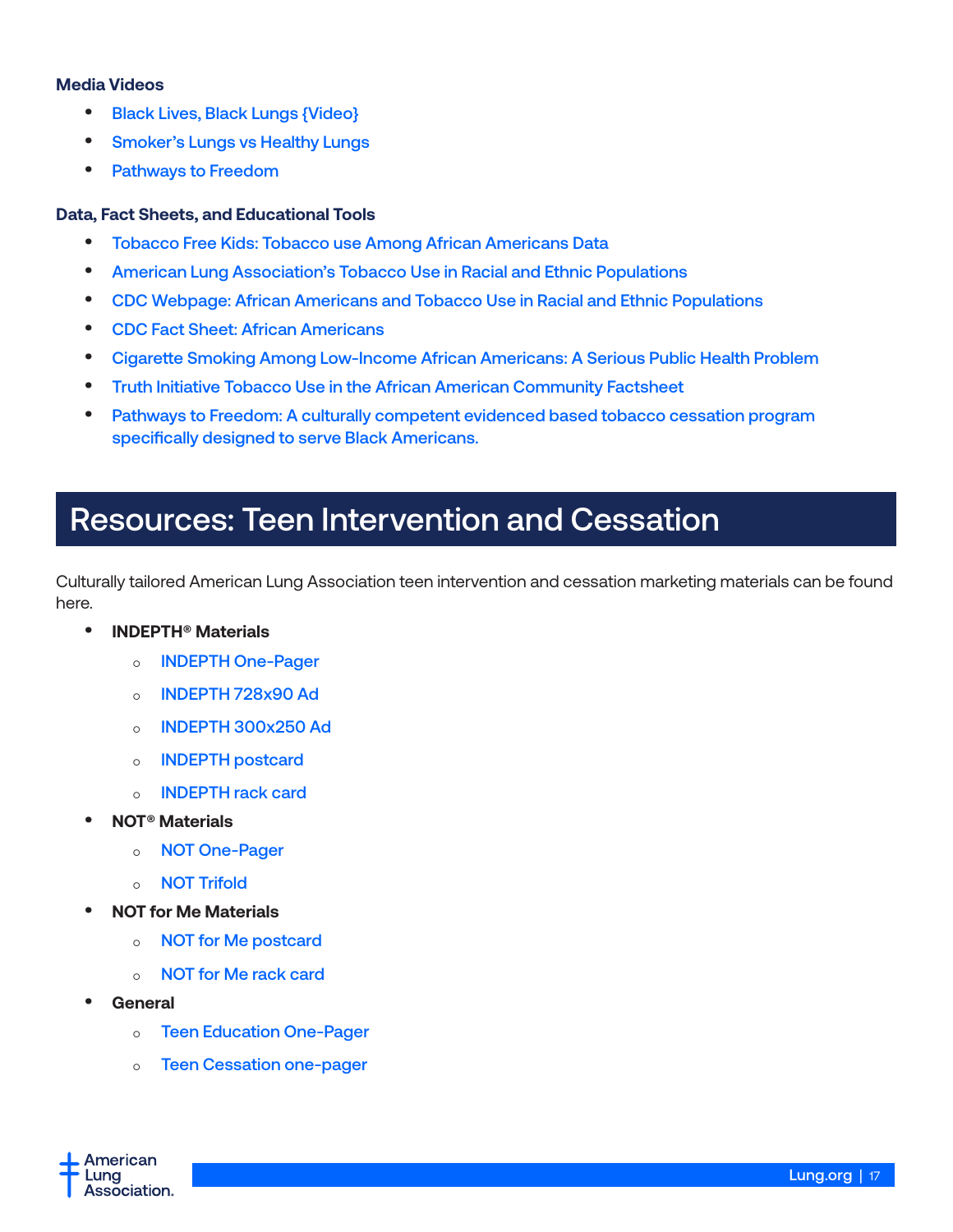## <span id="page-17-0"></span>Resources: Addressing E-Cigarettes & Vaping Devices

Culturally competent American Lung Association e-cigarette and vaping educational and marketing materials can be found here.

- [E-Cig Health Risk Fact Sheet](https://drive.google.com/file/d/1qqUZr-2S8N4EXqe3neYgMjtxpd5TgPnN/view?usp=sharing)
- **[The Dangers of E-Cigarettes Trifold](https://drive.google.com/file/d/1Bn2TuEDSOQSrImtYKX8Zrfj7rxK7zior/view?usp=sharing)**
- [E-Cig Teen Fact Sheet](https://drive.google.com/file/d/1iwUgyaVmDlYUMBOiDknNN0XMXtOLy5fk/view?usp=sharing)
- [E-Cig Parent Fact Sheet](https://drive.google.com/file/d/18vaqiXuCBLoxYKZ0V96it0O92S5-4VIk/view?usp=sharing)
- [E-cig School Fact Sheet](https://drive.google.com/file/d/1dHPlhrWZKQIhKJUaM9IlPM5461WKiAdQ/view?usp=sharing)
- [American Lung Association Vape Free One Pag](https://drive.google.com/file/d/1IkS_IhYMoMLG8kvzlSo8oMEcuDjd9HW7/view?usp=sharing)er
- [The Impact of Secondhand Smoke](https://drive.google.com/file/d/18iAgXl6MSkT81wj6KYcWZ0-JYCv3SvNk/view?usp=sharing) Cedric Jamie Rutland, M.D., Pulmonary/Critical Care M.D. BlackDoctor.org 3-minute video
- [Youth Vaping & Tips for Parents](https://drive.google.com/file/d/13aule9mhrB7vtJulO4iL3IWK9Yoq7IlR/view?usp=sharing)  Cedric Jamie Rutland, M.D., Pulmonary/Critical Care M.D. BlackDoctor. org 6-minute video
- [E-Cigarettes and Impact on Lung Health](https://drive.google.com/file/d/183k2iuCQwJRqe8HYQ7y5vsAT1Cg_gLjr/view?usp=sharing) Cedric Jamie Rutland, M.D., Pulmonary/Critical Care M.D. BlackDoctor.org 4-minute video

Visit [Lung.org/ecigs](https://www.lung.org/quit-smoking/e-cigarettes-vaping/lung-health) to view the American Lung Association is statement on E-cigarettes, learn facts and download resources for parents, schools and teens. Below you'll find links to other websites, reports educational materials, toolkits, and more information on e-cigarettes.

- [2016 Surgeon General Report on Youth Use of E-Cigarette](https://www.cdc.gov/tobacco/data_statistics/sgr/e-cigarettes/pdfs/2016_sgr_entire_report_508.pdf)
- [American Lung Association's Truth About E-Cigarettes Brochure](https://action.lung.org/site/Ecommerce/502567021?VIEW_PRODUCT=true&product_id=7486&store_id=34280&FOLDER=4106)
- [U.S. Surgeon General's Know the Risks: E-cigarettes and Young People](https://e-cigarettes.surgeongeneral.gov/)
- [Office on Smoking and Health, National Center for Chronic Disease Prevention and Health Promotion's](https://www.cdc.gov/tobacco/basic_information/e-cigarettes/)  [Facts about Electronic Cigarettes](https://www.cdc.gov/tobacco/basic_information/e-cigarettes/)
- [U.S. Food & Drug Administration's Vaporizers, E-Cigarettes and other Electronic Nicotine Delivery](https://www.fda.gov/tobaccoproducts/labeling/productsingredientscomponents/ucm456610.htm)  [Systems \(ENDS\)](https://www.fda.gov/tobaccoproducts/labeling/productsingredientscomponents/ucm456610.htm)
- ["The Real Cost" Youth E-Cigarette Prevention Campaign](https://www.fda.gov/TobaccoProducts/PublicHealthEducation/PublicEducationCampaigns/TheRealCostCampaign/)
- [The National Academies of Sciences Engineering Medicine Health and Medicine Division's Public](http://nationalacademies.org/hmd/Reports/2018/public-health-consequences-of-e-cigarettes.aspx)  [Health Consequences of E-Cigarettes](http://nationalacademies.org/hmd/Reports/2018/public-health-consequences-of-e-cigarettes.aspx)
- [American Nonsmokers' Rights Foundation Electronic Cigarettes](https://no-smoke.org/smokefree-threats/electronic-cigarettes/)
- [Public Health Law Center/Tobacco Control Legal Consortium E-Cigarettes](http://publichealthlawcenter.org/topics/tobacco-control/e-cigarettes)
- [Public Health Law Center's Model for a Tobacco-free Environment in Minnesota's K-12 Schools](https://publichealthlawcenter.org/sites/default/files/resources/Addressing-Student-Commercial-Tobacco-Use-in-Schools-Alternative-Measures-2019-0.pdf)
- [Campaign for Tobacco-Free Kids Taking Down Tobacco](http://takingdowntobacco.org/)
- [Stanford's Tobacco Prevention Toolkit](http://med.stanford.edu/tobaccopreventiontoolkit.html)
- [CATCH My Breath E-Cigarette Prevention Program for Schools](https://catchinfo.org/modules/e-cigarettes/)
- [Parents Against Vaping](https://www.parentsagainstvaping.org/) e-cigarettes (PAVe)
- [American Academy of Pediatrics E-Cigarette](https://www.aap.org/en/patient-care/tobacco-control-and-prevention/e-cigarettes-and-vaping/)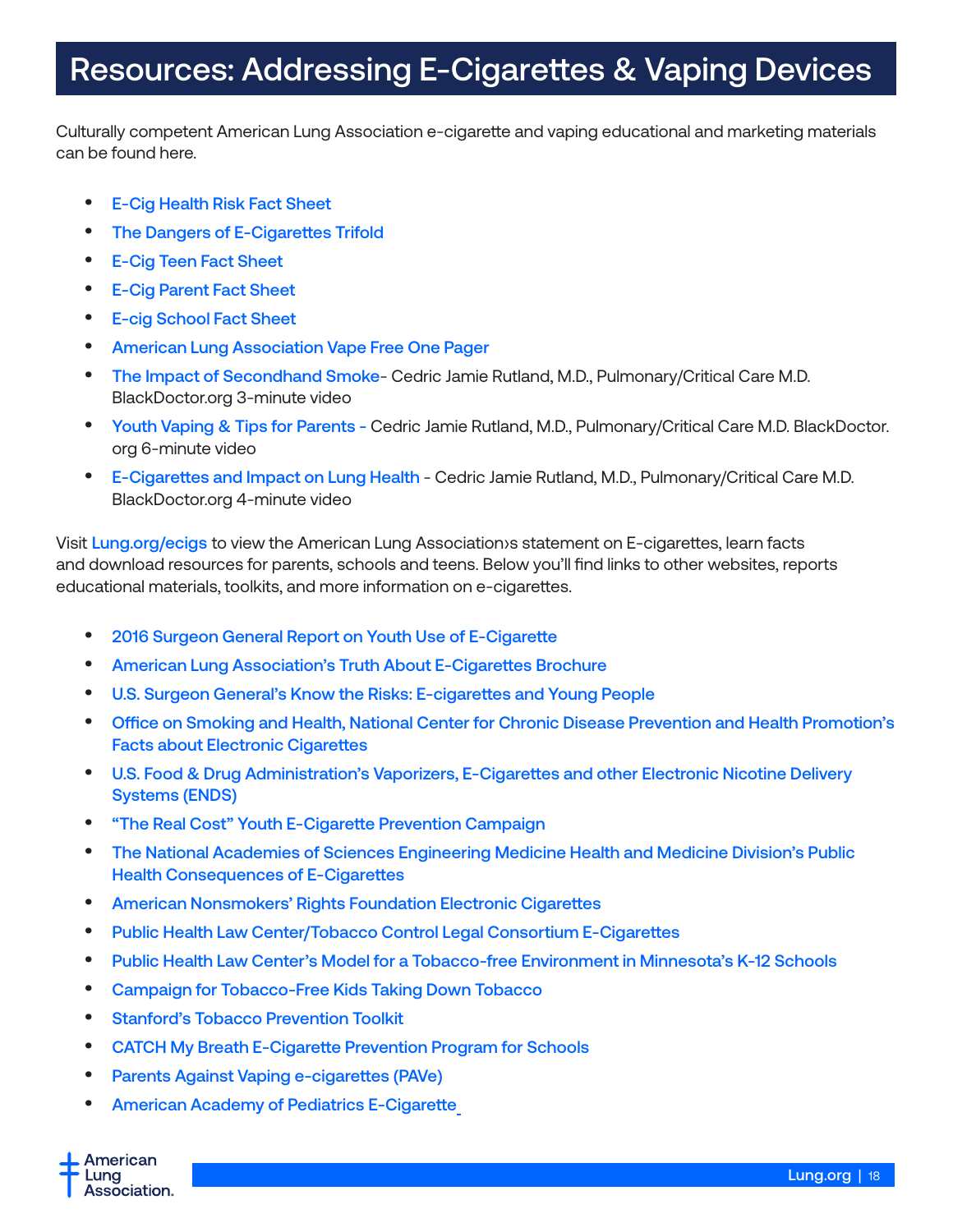## <span id="page-18-0"></span>**Terminology**

**Tobacco products** are any product containing, made of, or derived from tobacco or nicotine that are intended for human consumption and include cigarettes, cigars, pipe tobacco, chewing tobacco, snuff, snus, or electronic smoking devices. They can be smoked, heated, chewed, absorbed, dissolved, inhaled, or ingested by any other means.

Tobacco products as used in this guide refers to commercial tobacco products and not the traditional practices and use of tobacco practiced in many Native communities. The Lung Association recognizes that traditional and commercial tobacco are different in the way that they are planted and grown, harvested, prepared, and used. [https://keepitsacred.itcmi.org/tobacco-and-tradition/traditional-v-commercial/#:~:text=Traditional%20](https://keepitsacred.itcmi.org/tobacco-and-tradition/traditional-v-commercial/#:~:text=Traditional%20and%20commercial%20tobacco%20are,using%20traditional%20tobacco%20at%20all) [and%20commercial%20tobacco%20are,using%20traditional%20tobacco%20at%20all](https://keepitsacred.itcmi.org/tobacco-and-tradition/traditional-v-commercial/#:~:text=Traditional%20and%20commercial%20tobacco%20are,using%20traditional%20tobacco%20at%20all).

**Electronic Smoking Devices** are devices allowing users to inhale an aerosol containing nicotine or other substances. Electronic smoking devices are tobacco products. Vapes, vaporizers, vape pens, hookah pens, electronic cigarettes (e-cigarettes or e-cigs) and e-pipes are some of the many terms used to describe them.

**Nicotine** is the highly addictive and toxic chemical compound present in the tobacco plant. It is colorless and odorless.

**Nicotine replacement therapies (NRTs),** such as gum, patches, inhalers, nasal spray, and lozenges are FDA approved treatment that can help tobacco users quit. These products provide a lower level of nicotine that can help reduce recovery symptoms while the person transitions to a new Tobacco-Free life. Nicotine replacement therapies are not tobacco products.

**Menthol** is a chemical naturally found in peppermint and other mint plants, but it can also be made in a lab. When added to tobacco products, it reduces the harshness of cigarette smoke and the irritation from nicotine.

**Social determinants of health** are conditions in the places where people live, learn, work, worship and play that affect a wide range of health risks and outcomes.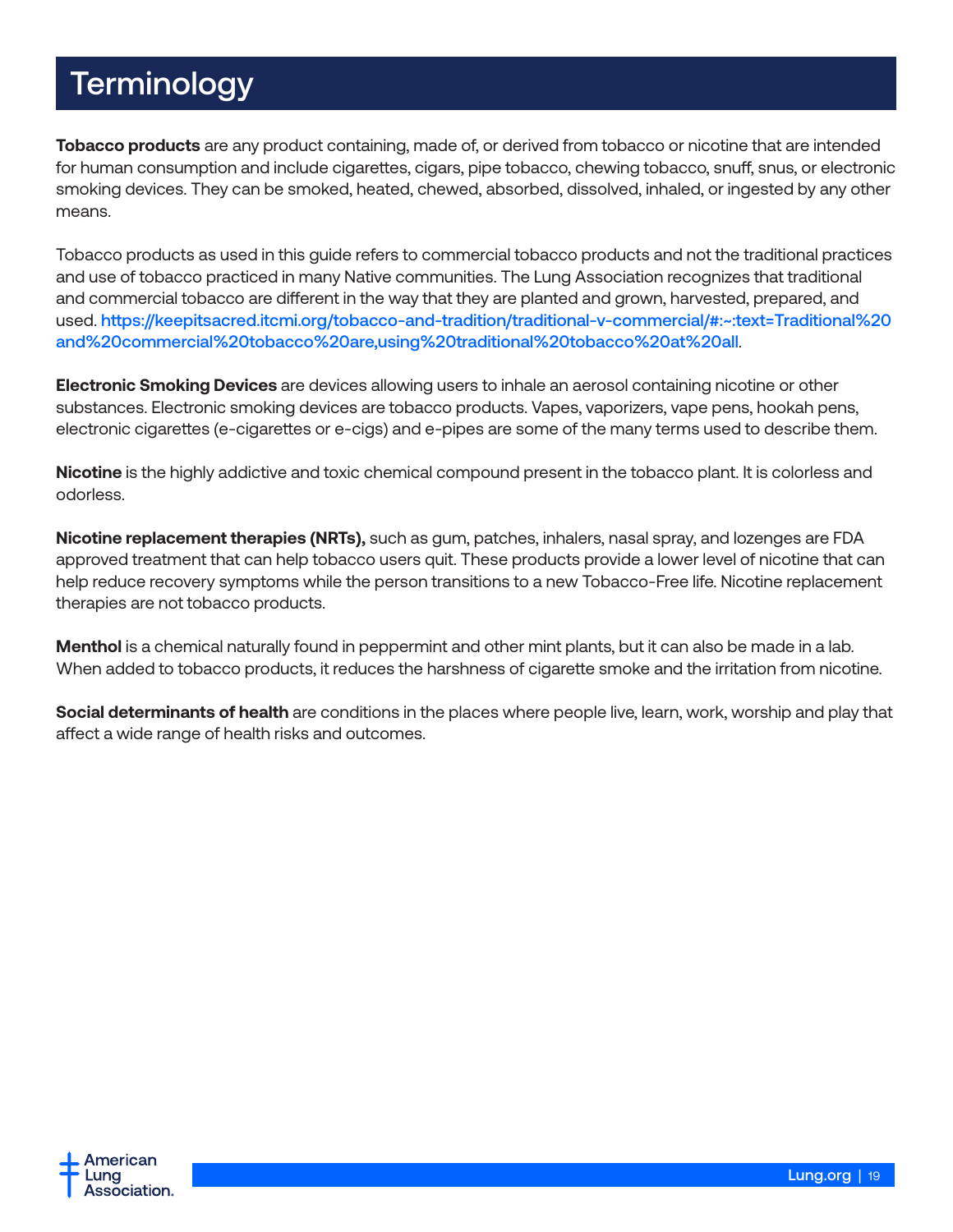## <span id="page-19-0"></span>References

- Babb S, Malarcher A, Schauer G, et al. HYPERLINK "<https://www.cdc.gov/mmwr/volumes/65/wr/mm6552a1.htm>" Quitting Smoking Among Adults—United States, 2000–2015. Morbidity and Mortality Weekly Report, 2017;65(52):1457-64 [accessed 2018 Jun 12][.](https://centerforblackhealth.org/tobacco/#:~:text=Seventy%2Dfour%20percent%20of%20African,to%20a%20n)
- $\,$  U.S. Department of Health and Human Services. The Health Consequences of Smoking—50 Years of Progress: A Report of the Surgeon General. Atlanta: U.S. Department of Health and Human Services, Centers for Disease Control and Prevention, National Center for Chronic Disease Prevention and Health Promotion, Office on Smoking and Health, 2014 [accessed 2019 Jan 30].
- III. Centers For Disease Control and Prevention. National Health Interview Survey, 2018. Analysis by the American Lung Association Epidemiology and Statistics Unit Using SPSS Software.
- iv. African Americans and Tobacco Use. Centers for Disease Control and Prevention. November 16, 2021 [https://www.cdc.gov/tobacco/](https://www.cdc.gov/tobacco/disparities/african-americans/index.htm) [disparities/african-americans/index.htm](https://www.cdc.gov/tobacco/disparities/african-americans/index.htm)
- Health Disparities Overview. National Conference of State Legislatures. May 10, 2021. [https://www.ncsl.org/research/health/health](https://www.ncsl.org/research/health/health-disparitiesoverview.aspx#:~:text=Many%20factors%20contri)[disparitiesoverview.aspx#:~:text=Many%20factors%20contribute%20to%20health,language%20barriers%20and%20health%20](https://www.ncsl.org/research/health/health-disparitiesoverview.aspx#:~:text=Many%20factors%20contri) [behavior](https://www.ncsl.org/research/health/health-disparitiesoverview.aspx#:~:text=Many%20factors%20contri)
- vi. FrameWorks Institute. (2020). Justice in the Air: Framing Tobacco-Related Health Disparities. Washington DC: FrameWorks Institute.
- vii. FrameWorks Institute. (2020). Justice in the Air: Framing Tobacco-Related Health Disparities. Washington DC: FrameWorks Institute.
- viii. Centers for Disease Control and Prevention. Best Practices for Comprehensive Tobacco Control Programs 2014. Atlanta GA: US Dept of Health and Human Services, Center for Disease Control and Prevention, National Center for Chronic Disease Prevention and Health Promotion, Office on Smoking and Health; 2014.
- ix. Cigarette Smoking and Tobacco Use Among People of Low Socioeconomic Status. Centers for Disease Control and Prevention. November 25, 2019. <https://www.cdc.gov/tobacco/disparities/low-ses/index.htm>
- <sup>x.</sup> Centers For Disease Control And Prevention. National Health Interview Survey, 2018. Analysis by the American Lung Association Epidemiology and Statistics Unit Using SPSS Software.
- xi. U.S. Census Bureau, Current Population Survey, 1968 to 2018 Annual Social and Economic Supplements. [https://www.census.gov/content/](https://www.census.gov/content/dam/Census/library/visualizations/2018/demo/p60-263/figure1.pdf) [dam/Census/library/visualizations/2018/demo/p60-263/figure1.pdf](https://www.census.gov/content/dam/Census/library/visualizations/2018/demo/p60-263/figure1.pdf)
- xii. U.S. Census Bureau, Current Population Survey, 1960 to 2020 Annual Social and Economic Supplement (CPS ASEC).
- xiii. Freimuth, V.S., Quinn, S.C., Thomas, S.B., et al. "African Americans' Views on Research and the Tuskegee Syphilis Study," SocSci Med 52 (2001): 797- 808.
- xiv. Freimuth, V.S., Quinn, S.C., Thomas, S.B., et al. "African Americans' Views on Research and the Tuskegee Syphilis Study," SocSci Med 52 (2001): 797- 808.
- xv. Hostetter, Martha; Klein, Sarah. "Understanding and Ameliorating Medical Mistrust Among Black Americans." Common Wealth Fund. January 14, 2021. <https://www.commonwealthfund.org/publications/newsletter-article/2021/jan/medical-mistrust-among-black-americans>
- xvi. Hostetter, Martha; Klein, Sarah. "Understanding and Ameliorating Medical Mistrust Among Black Americans." Common Wealth Fund. January 14, 2021. <https://www.commonwealthfund.org/publications/newsletter-article/2021/jan/medical-mistrust-among-black-americans>
- Betancourt, J. R., Green, A. R., & Carrillo, J. E. 2002. Cultural competence in health care: Emerging frameworks and practical approaches. New York: The Commonwealth Fund.
- Betancourt, J. R., Green, A. R., & Carrillo, J. E. 2002. Cultural competence in health care: Emerging frameworks and practical approaches. New York: The Commonwealth Fund.
- xix. Unequal Treatment: What Healthcare Providers Need to Know About Racial and Ethnic Disparities in Healthcare. Institute of Medicine. March 2002. [https://www.nap.edu/html/10260/disparities\\_providers.pdf](https://www.nap.edu/html/10260/disparities_providers.pdf)
- xx. Watt, K., Abbott, P. & Reath, J. Developing cultural competence in general practitioners: an integrative review of the literature. BMC Fam Pract 17, 158 (2016).

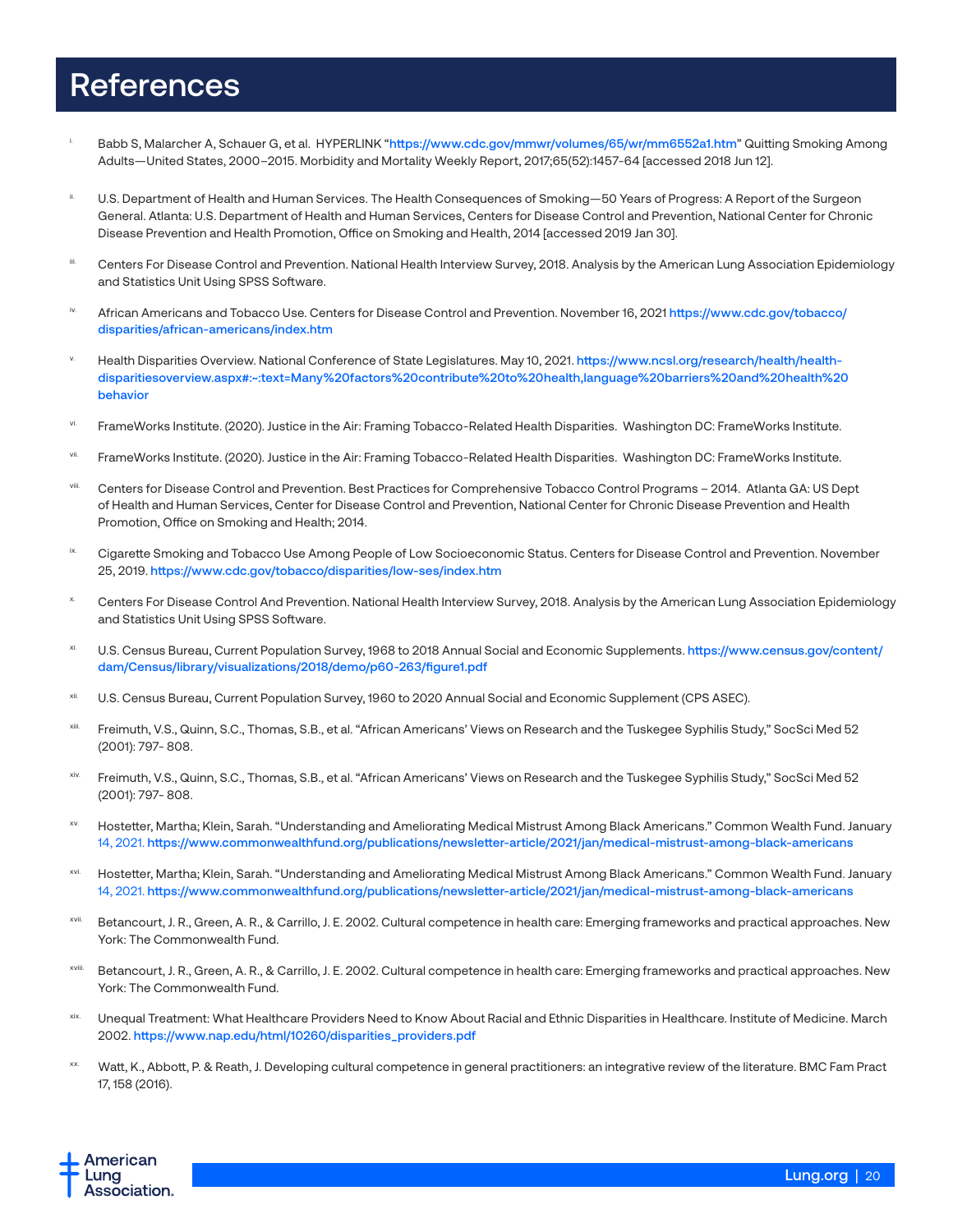- <sup>xxi.</sup> Craven, Julia. How Menthol Cigarettes Became Black Americans' Preferred Smoke. Slate. May 14, 2021. [https://slate.com/](https://slate.com/technology/2021/05/menthol-cigarette-ban-fda-public-health-black-americans.html) [technology/2021/05/menthol-cigarette-ban-fda-public-health-black-americans.html](https://slate.com/technology/2021/05/menthol-cigarette-ban-fda-public-health-black-americans.html)
- Substance Abuse and Mental Health Services Administration. National Survey on Drug Use and Health, 2020. Analysis by the American Lung Association Epidemiology and Statistics Unit.
- xxiii. Mendez, David., Le, Thuy T., Consequences of a match made in hell: the harm caused by menthol smoking to the African American population over 1980-2019. University of Michigan School of Public Health. September 19, 2021. [https://tobaccocontrol.bmj.com/content/](https://tobaccocontrol.bmj.com/content/early/2021/09/16/tobaccocontrol-2021-056748) [early/2021/09/16/tobaccocontrol-2021-056748](https://tobaccocontrol.bmj.com/content/early/2021/09/16/tobaccocontrol-2021-056748)
- xxiv. U.S. National Institutes of Health, SEER Cancer Statistics Review, 1973-2006. National Cancer Institute.
- xxv. "1998 Surgeon General's Report—Tobacco Use Among U.S. Racial/Ethnic Minority Groups." Centers for Disease Control and Prevention. Centers for Disease Control and Prevention, July 16, 2015. [https://www.cdc.gov/tobacco/data\\_statistics/sgr/1998/index.htm](https://www.cdc.gov/tobacco/data_statistics/sgr/1998/index.htm).
- xxvi. Heron, Melonie, Donna L. Hoyert, Sherry L Murphy, Jiaquan Xu, Kenneth D. Kochanek, and Betzaida Tejada-Vera. "Deaths: Final Data for 2006." National Vital Statistics Report 57, no. 14 (April 17, 2009). Centers for Disease Control and Prevention. [https://www.cdc.gov/nchs/data/nvsr/](https://www.cdc.gov/nchs/data/nvsr/nvsr57/nvsr57_14.pdf) [nvsr57/nvsr57\\_14.pdf](https://www.cdc.gov/nchs/data/nvsr/nvsr57/nvsr57_14.pdf)
- "Researchers Find Genetic Vulnerability to Menthol Cigarette Use." National Institutes of Health. U.S. Department of Health and Human Services, February 15, 2019. [https://www.nih.gov/news-events/news-releases/researchers-find-genetic-vulnerability-menthol-cigarette](https://www.nih.gov/news-events/news-releases/researchers-find-genetic-vulnerability-menthol-cigarette-use#:~:text=FDA%2D%20and%20NIH%2Dfunded%20study,containing%20menthol%2C%20a%20flavor%20additive)[use#:~:text=FDA%2D%20and%20NIH%2Dfunded%20study,containing%20menthol%2C%20a%20flavor%20additive](https://www.nih.gov/news-events/news-releases/researchers-find-genetic-vulnerability-menthol-cigarette-use#:~:text=FDA%2D%20and%20NIH%2Dfunded%20study,containing%20menthol%2C%20a%20flavor%20additive).
- Why Tobacco is a racial justice issue. Truth Initiative. August 03, 2020. [https://truthinitiative.org/research-resources/targeted-communities/](https://truthinitiative.org/research-resources/targeted-communities/why-tobacco-racial-justice-issue) [why-tobacco-racial-justice-issue](https://truthinitiative.org/research-resources/targeted-communities/why-tobacco-racial-justice-issue)
- xxix. HHS, The Health Consequences of Smoking—50 Years of Progress: A Report of the Surgeon General, 2014, https://www.ncbi.nlm.nih.gov/ books/NBK179276/pdf/Bookshelf\_NBK179276.pdf.
- xxx. African Americans and Tobacco Use. Centers for Disease Control. November 16, 2020. [https://www.cdc.gov/tobacco/disparities/african](https://www.cdc.gov/tobacco/disparities/african-americans/index.htm)[americans/index.htm](https://www.cdc.gov/tobacco/disparities/african-americans/index.htm)
- xxxi. African Americans and Tobacco Use. Centers for Disease Control. November 16, 2020. [https://www.cdc.gov/tobacco/disparities/african](https://www.cdc.gov/tobacco/disparities/african-americans/index.htm)[americans/index.htm](https://www.cdc.gov/tobacco/disparities/african-americans/index.htm)
- FTC Report Finds Annual Cigarette Sales Increased for First Time in 20 years. Federal Trade Commission. October 26, 2021. [https://www.ftc.](https://www.ftc.gov/news-events/press-releases/2021/10/ftc-report-finds-annual-cigarette-sales-incre) [gov/news-events/press-releases/2021/10/ftc-report-finds-annual-cigarette-sales-increased-first-time-20](https://www.ftc.gov/news-events/press-releases/2021/10/ftc-report-finds-annual-cigarette-sales-incre)
- xxxiii. FTC Report Finds Annual Cigarette Sales Increased for First Time in 20 years. Federal Trade Commission. October 26, 2021. https://www.ftc. gov/news-events/press-releases/2021/10/ftc-report-finds-annual-cigarette-sales-increased-first-time-20
- xxxiv. FTC Report Finds Annual Cigarette Sales Increased for First Time in 20 years. Federal Trade Commission. October 26, 2021. [https://www.ftc.](https://www.ftc.gov/news-events/press-releases/2021/10/ftc-report-finds-annual-cigarette-sales-incre) [gov/news-events/press-releases/2021/10/ftc-report-finds-annual-cigarette-sales-increased-first-time-20](https://www.ftc.gov/news-events/press-releases/2021/10/ftc-report-finds-annual-cigarette-sales-incre)
- xxxv. Tauras JA, O'Malley PM, Johnston LD, "Effects of Price and Access Laws on Teenage Smoking Initiation: A National Longitudinal Analysis," Bridging the Gap Research, ImpacTeen, April 2001. Available at: <https://impacteen.uic.edu/access.htm>
- xxxxi. Duh-Leong, Carol. How Cigarette Advertisements Influence Teens. Healthy Children. December 14, 20220. [https://www.healthychildren.org/](https://www.healthychildren.org/English/family-life/Media/Pages/How-Cigarette-Advertisements-Influence-Teens.aspx
) [English/family-life/Media/Pages/How-Cigarette-Advertisements-Influence-Teens.aspx](https://www.healthychildren.org/English/family-life/Media/Pages/How-Cigarette-Advertisements-Influence-Teens.aspx
)
- xxxvii. E-cigarette Ads and Youth. Centers for Disease Control. March 23, 2017. <https://www.cdc.gov/vitalsigns/ecigarette-ads/index.html>.
- xxxviii. Pierce, John P. et al. Receptivity to Tobacco Advertising and Susceptibility to Tobacco Products. Pediatrics. 2017. [https://publications.aap.](https://publications.aap.org/pediatrics/article/139/6/e20163353/38760/Receptivity-to-Tobacco-Adverti) [org/pediatrics/article/139/6/e20163353/38760/Receptivity-to-Tobacco-Advertising-and](https://publications.aap.org/pediatrics/article/139/6/e20163353/38760/Receptivity-to-Tobacco-Adverti)
- xxxix. Duh-Leong, Carol. How Cigarette Advertisements Influence Teens. Healthy Children. December, 14, 20220. [https://www.healthychildren.org/](https://www.healthychildren.org/English/family-life/Media/Pages/How-Cigarette-Advertisements-Influence-Teens.aspx
) [English/family-life/Media/Pages/How-Cigarette-Advertisements-Influence-Teens.aspx](https://www.healthychildren.org/English/family-life/Media/Pages/How-Cigarette-Advertisements-Influence-Teens.aspx
)
- xi. Duh-Leong, Carol. How Cigarette Advertisements Influence Teens. Healthy Children. December, 14, 20220. [https://www.healthychildren.org/](https://www.healthychildren.org/English/family-life/Media/Pages/How-Cigarette-Advertisements-Influence-Teens.aspx) [English/family-life/Media/Pages/How-Cigarette-Advertisements-Influence-Teens.aspx](https://www.healthychildren.org/English/family-life/Media/Pages/How-Cigarette-Advertisements-Influence-Teens.aspx)
- xii. Youth and Tobacco. U.S. Food & Drug Administration. November 15, 2021. [https://www.fda.gov/tobacco-products/public-health-education/](https://www.fda.gov/tobacco-products/public-health-education/youth-and-tobacco) [youth-and-tobacco](https://www.fda.gov/tobacco-products/public-health-education/youth-and-tobacco)
- xii. Centers for Disease Control and Prevention. Office on Smoking and Health. Sustaining State Programs for Tobacco Control: State Data Highlights, 2006. Accessed on June 9, 2008.